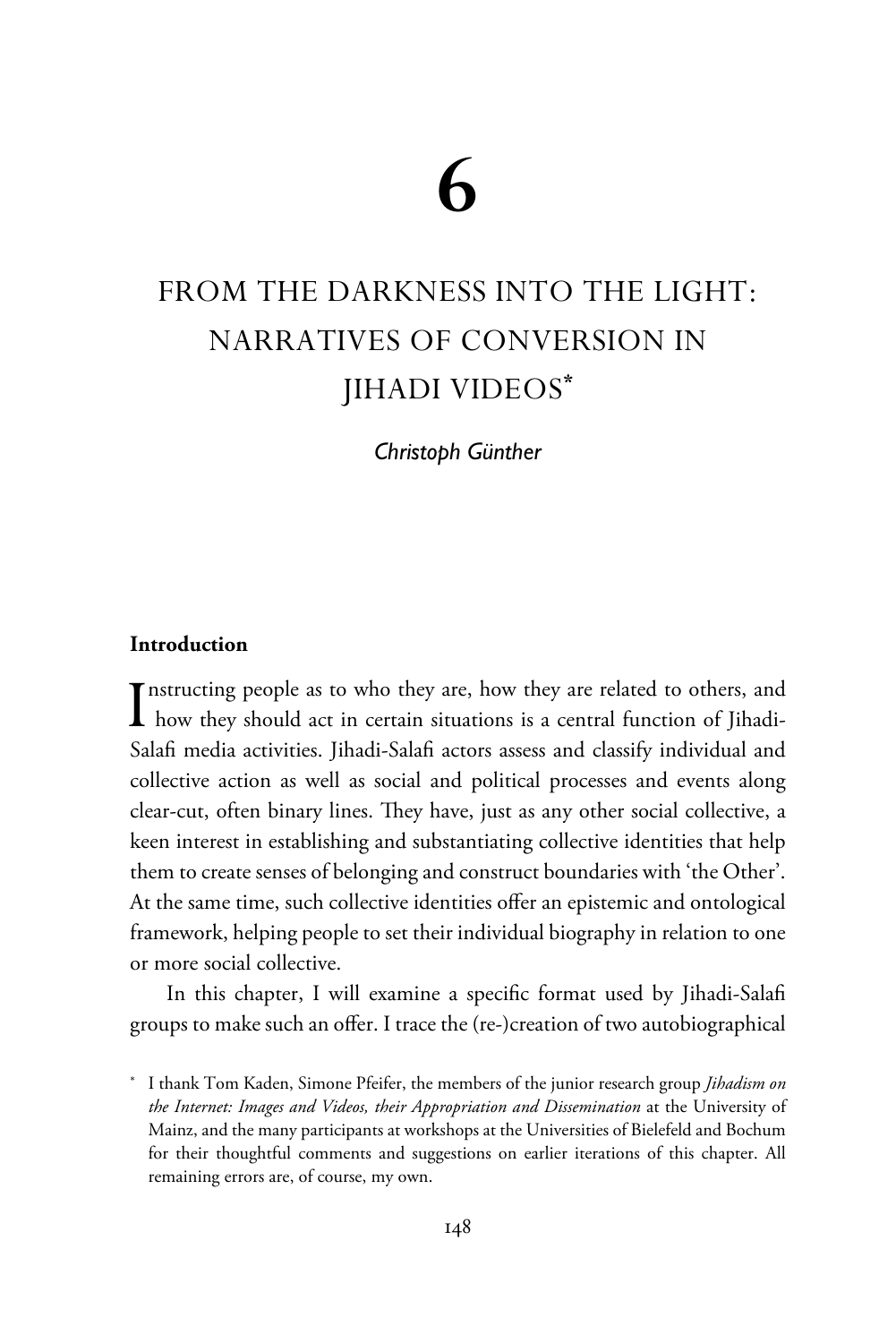narratives of religious conversion as they are presented in two videos authored and issued by the Jihadi-Salafi groups *al-Muhajirūn* and the Islamic State (*al-dawlat al-islāmīya*) between 2016 and 2017. Testimonies of the missionary activities (*daʿwa*) of Jihadi-Salafi actors, these videos render the stories of their protagonists remarkable and meaningful examples of religious conversion to Islam. The authors do not only present individual narratives, that is autobiographical recollections of a series of events and personal experiences of two young men, but also interweave them with allusions to Islamic history and the ideological framework of the Jihadi-Salafi current. They create needs among (potential) followers, show them what conversion to 'pristine' Islam according to the Jihadi-Salafi interpretation is, help people to convert, and demonstrate the consequences of such an individual transformation. As such, the recollections articulated in these videos are instrumental in religious appeals of Jihadi-Salafis to (potential) followers, help to construct faith-based social identities, and offer a religious justification for thinking and action.

The epistemological interest of this chapter is to reconstruct the appropriation of key concepts from Islamic intellectual history and the teleological strategies employed in the audiovisual processing of these personal narrations. I will show the ways in which the videos' authors use audiovisual means to construct and enhance the authenticity and plausibility of these individuals' personal stories and their spiritual experiences. I assume that they are well aware of the inherent logic of conversion processes in general, as well as the ensuing narratives that often (but not always) evolve around experiences of crisis and the functionalisation of the 'new' belief system in order to stigmatise one's past vis-à-vis a glorified present and future. On the basis of this premise, I argue that the videos' authors offer specific configurations of roles and social identities that draw on shared systems of knowledge about patterns of narratives of conversion to Islam in general. They also connect these offers with the self-conceptualisation of Jihadi-Salafi actors so as to provide an intellectual framework for a broad range of (potential) followers.

To scrutinise how such knowledge figures in the composition of these videos, I structure my endeavour along four thematic lines. First, I examine the conceptualisation of religious conversion to Islam as a consequence of a natural inclination of mankind. Second, I draw attention to the crisis-induced nature of religious conversion, be it an existential crisis of the protagonist or a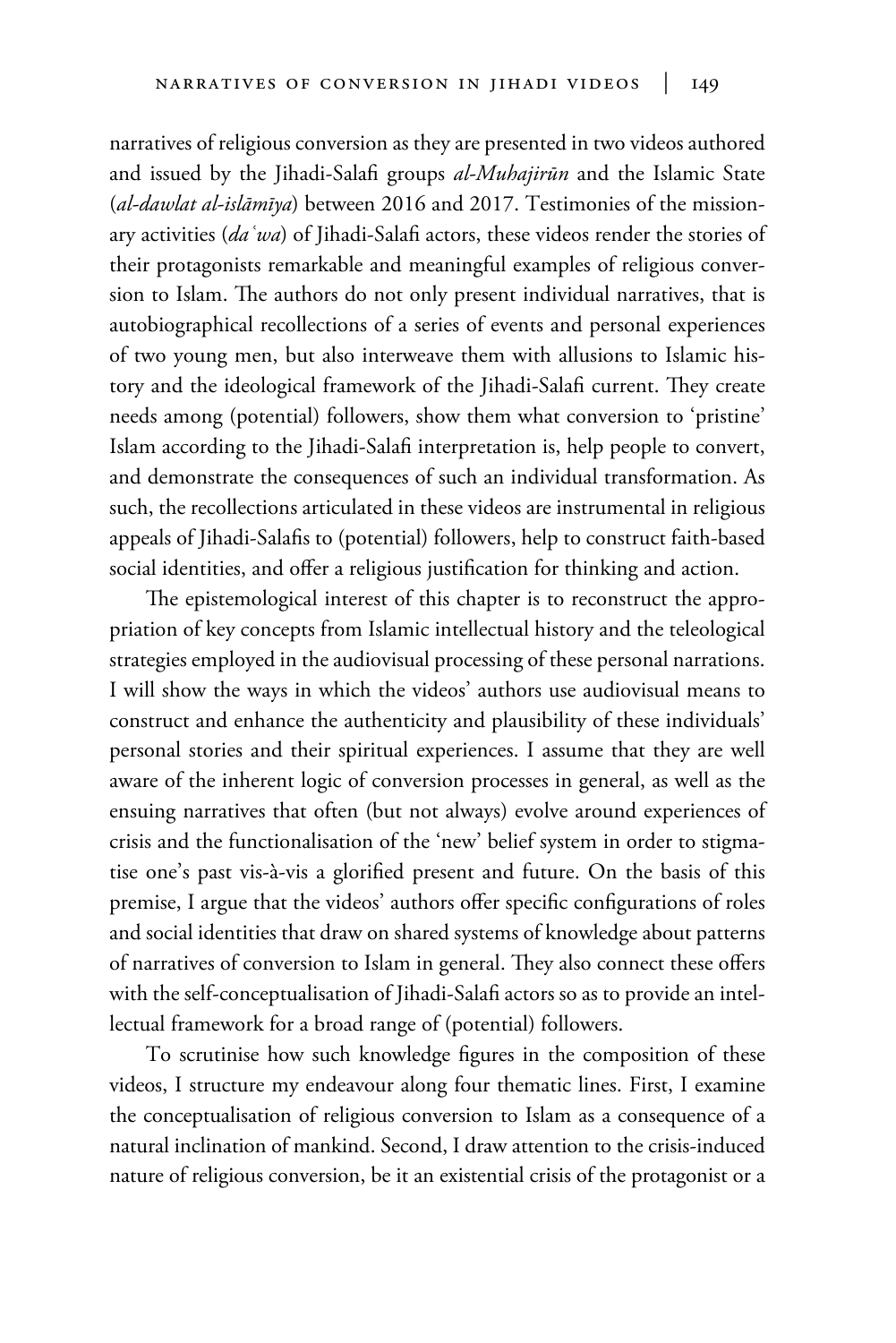moral crisis of his social framework. Third, I show how the videos and the protagonists' narratives address the tension between individual agency and divine predetermination. Fourth, I look at the ways in which the videos' authors seek to establish social and symbolic boundaries through conversion to Islam.

### **Data and Methodology**

The leaderships of major Jihadi-Salafi groups and movements have always used their media apparatus to appeal to (potential) followers and call them to join. Although it is imperative for them to incite commitment in order to 'recruit' others to their ranks, it proved difficult to provide an intellectual framework with which as many people as possible could identify and which could also be suitable for non-Muslims. Despite the fact that former 'outsiders' confessing their belief in Islam are part of many textual and audiovisual publications belonging to the Jihadi-Salafi current, accounts that offer a detailed biographical perspective on the individual are rare across all media formats. In creating such accounts, Jihadi-Salafis arguably took inspiration from a number of Sunni Muslim *daʿwa* groups whose media regularly give prominence to individual stories around conversions to Islam.

I have selected two examples from this this scarce category of Jihadi-Salafi videos<sup>1</sup> which had been issued by al-Muhājirūn<sup>2</sup> and the Islamic State (*al-dawlat al-islāmīya*). The first is a nine-minute video published by Islamic State's al-Furāt province media centre<sup>3</sup> on 2 September 2016 under the title of *Min al-Õulamāt ilā-l-nūr* (*Aus der Finsternis ins Licht*). Second, I have selected *Fi†ra – The West behind the Mask* (*fi†ra – al-gharb min khalaf al-qināʿ*), a 35-minute video released by al-Muhājirūn in June 2017. Both videos are

<sup>&</sup>lt;sup>1</sup> Among the videos compiled by our research group, I have found four in which the process of individual transformation to 'genuine' Muslimness is a major element of the story. Two of them, however, centre primarily on other aspects of the individual's biography, which is why I have not considered them for examination here.

 $<sup>2</sup>$  Al-Muhājirūn was a Jihadi-Salafi group that mainly operated in the Syrian civil war between</sup> 2015 and 2017, and is not to be confused with groups with the same name, one of which has been active in the UK. The group produced audiovisual material in several languages, including videos of *Jaysh al-Fath* in Syria (see Joscelyn 2015).

<sup>&</sup>lt;sup>3</sup> The Islamic State established several local and regional branches of its media apparatus. Among them, the maktab al-iʿlāmī li-wilāyat al-Furāt had been active between February 2015 and April 2018.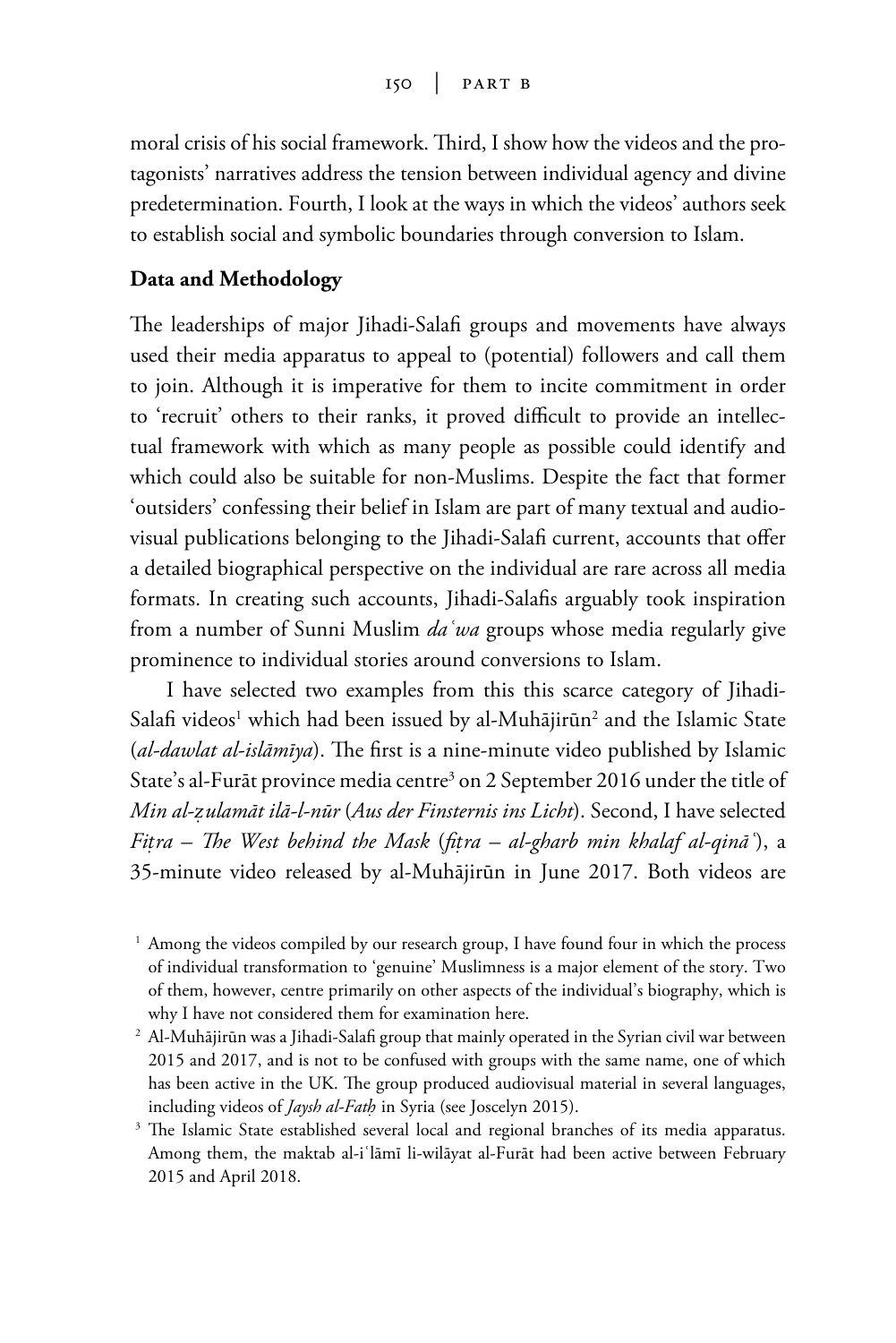

Figure 6.1 Video stills from *Fitrah – The West behind the Mask* (2017) (left) and *Min al-Êulamāt ilā-l-Nūr* (2016) (right).

notable examples of Jihadi-Salafi video production in several respects. First, an autobiographical perspective on religious conversion is of primary importance to the authors, who put the protagonists in an interview situation with more than one camera on set. Their narrations are juxtaposed with moving images (at times in picture-in-picture scenery: Figure 6.1), which undergird, reinforce or simply illustrate the verbal narrative. Second, and related to the former, they feature a German male who converted to Islam and joined one of the groups some time prior to the publication of the videos. However, only 'Christian', the protagonist of *Min al-Êulamāt*, speaks German with Arabic subtitles, while *Fitrah*'s central character 'Andreas Müller' (alias ʿAbd al-Salām al-Muhājir) chooses Arabic with English subtitles. Nevertheless, both videos were widely disseminated on various (German-language) social media channels and were even received in mainstream media as examples for the persuasive power of Jihadi-Salafi videos (see, inter alia, Reuter 2017).

Both videos present the post-hoc recollections of these young men about their experiences of life, being and spirituality as an autobiographical narrative in which their conversion to Islam and the ensuing consequences play a central role. This is not least because 'the narrative itself [is] the constitutive process of how converts are "made"' (Rambo and Farhadian 2014: 8). Primarily, however, both videos are embedded in a communication strategy that functionalises these narratives in order to further the Jihadi-Salafi cause. This means that the people appearing as first-person orators are chiefly personages whose narratives are subject to and shaped by the values, norms, beliefs and practices advocated by al-Muhājirūn and the Islamic State. Being the videos' authors, these groups skilfully create an audiovisuality of 'pristine' religious conversion so as to refashion the biographies of the protagonists in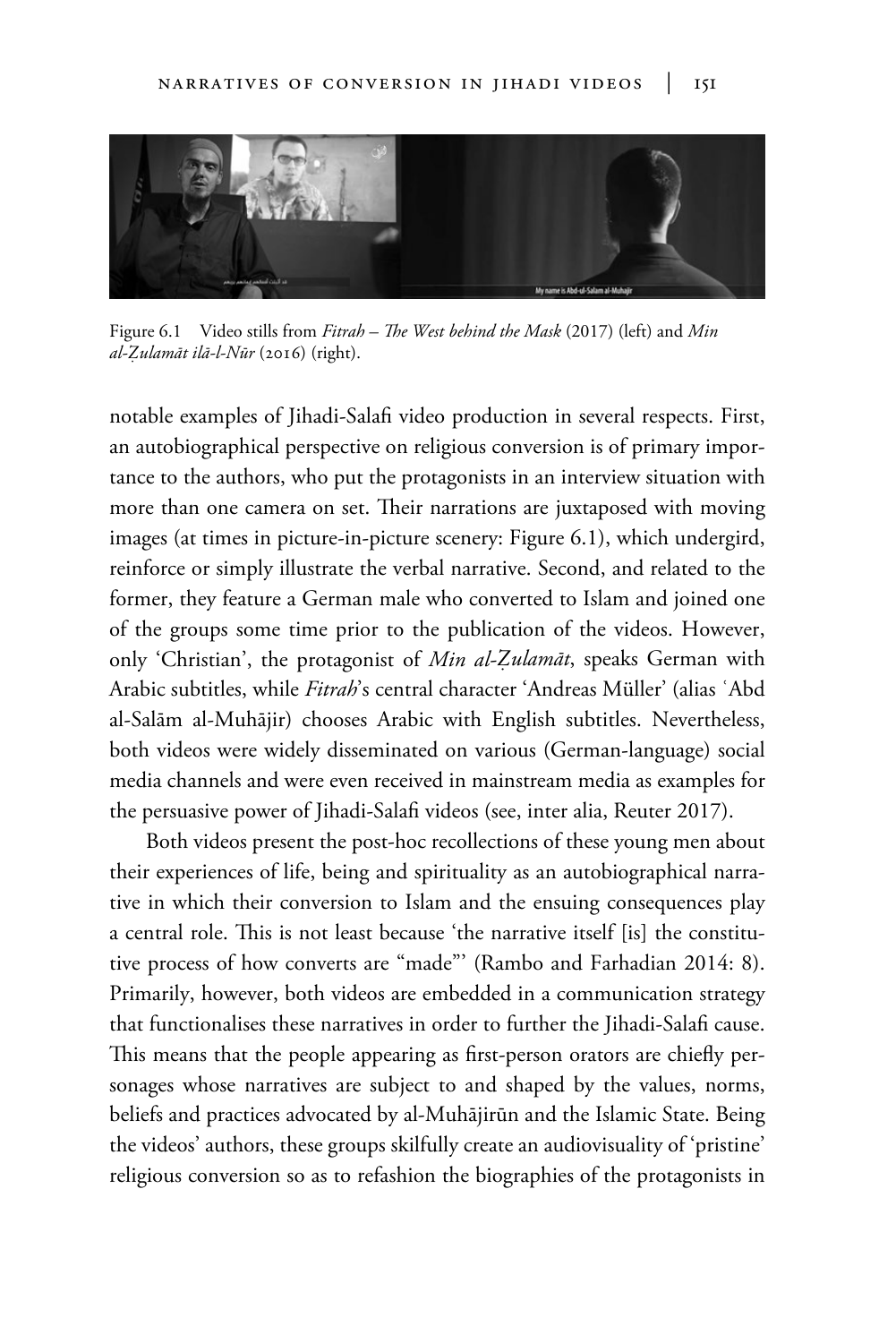conformity with their ideological meta-narrative and specific regimes of truth to show others how they could fit into the same story. Thus, we have to be aware that the affective potential of the narratives unfolding in these videos is built upon a strong blend of 'real' persons and the partly fictionalised personages of 'Christian' and 'Andreas' who appear as protagonists. This synthesis is first and foremost commissioned by the authors who script and realise the cinematographic processing. For this reason, the narratives presented here are an artefact of Jihadi-Salafi ideology that figures in the ways in which the protagonists apprehend and describe their experience of a radical change in the significance of their lives.

To address this inextricable audiovisual interdigitation of 'the pious construction of self' (van Nieuwkerk 2014: 680) and the group narrative, I use a hermeneutic approach to reconstruct the appropriation of key concepts from Islamic intellectual history as well as the teleological strategies employed in the audiovisual processing of these personal narrations. Because these are all used by the videos' authors to offer specific collective identities and link them to the life-world of (potential) followers in 'Western' countries, I also set them in relation to research on religious conversions to Islam, particularly in Europe and the USA. This allows me to link the narrative structures of my case studies to patterns of the inherent logic of conversion narratives in specific socio-cultural contexts.

# **'The Natural Constitution': Conceptualising Conversion to Islam from a Jihadi-Salafi Perspective**

But in the end, I realised that only Islam with the miracle of the unaltered and uncorrupted Quran is God's true religion.

This statement by Christian, the protagonist of *Min al-Êulamāt*, points to one of the key frames of the videos examined in this chapter. An individual's pursuit of 'the truth' and a genuine system of meaning is completed by turning to the One God and his ordinances as given in the Quran. His call for a purified Islam not only echoes the central tenets of the Jihadi-Salafi agenda, but also addresses sentiments shared by some young Muslims – second-generation and converts – in Western Europe (van Nieuwkerk 2016: 344). In the same vein, the voice-over in *Fitrah* presents the film as a bibliographical showcase in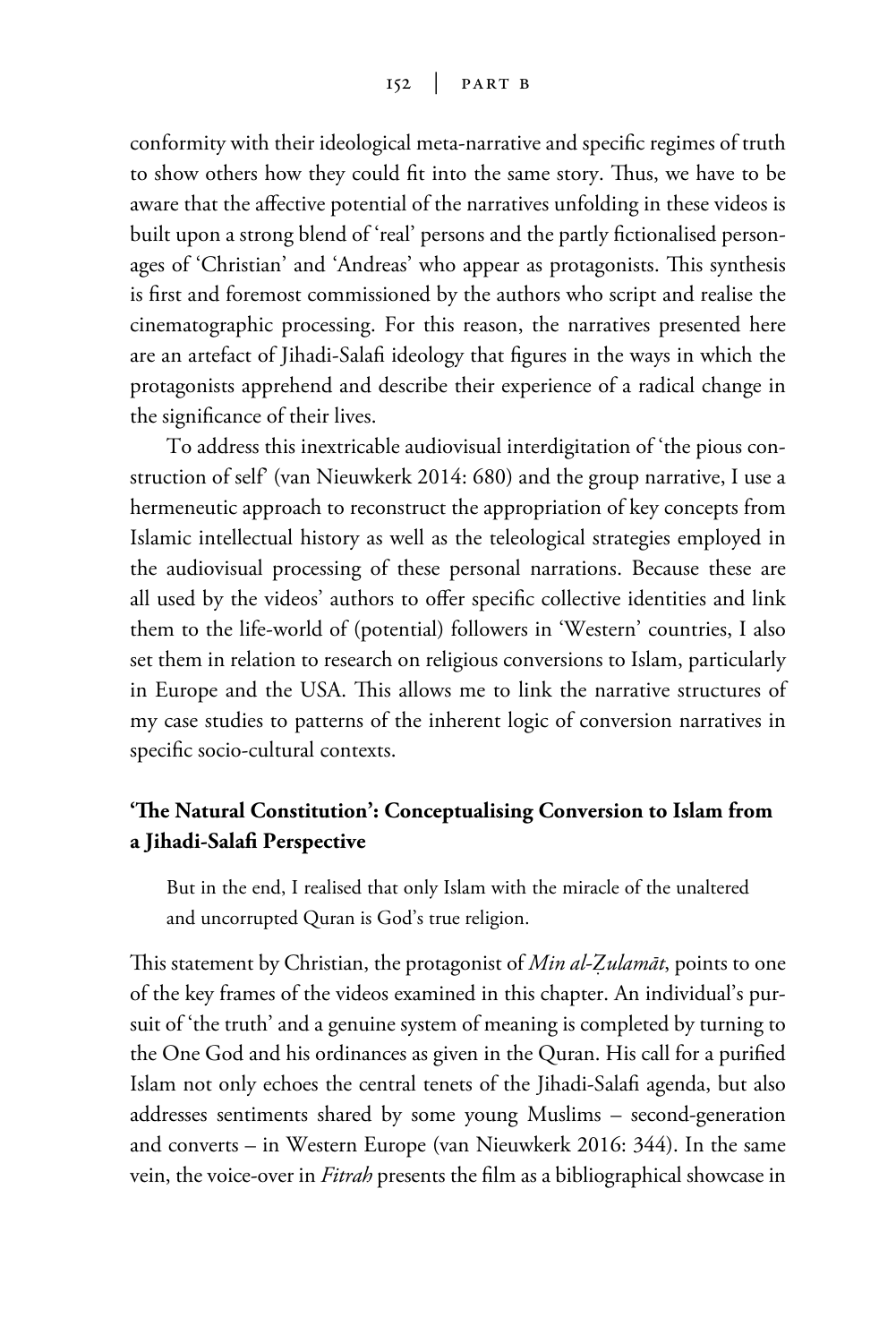accordance with Quranic verse 17:81: {And say, 'Truth has come, and falsehood has departed. Indeed, is falsehood ever bound to depart.' } The motif of truthfulness figures strongly in the autobiographical narratives in the videos. Moreover, it helps the authors to inextricably link this symbolic system of a purified Islam with the protagonists' configuration of their individual change as a radical, incisive and meaningful break with their past that bears severe consequences for their lives. As with many processes of religious conversion, their change is charged by an individual pursuit of truth that affects concepts of the self and one's biography. It also entails universalistic claims that set the individual in relation to symbolic systems of meaning and several wider discourses. Arguably, the videos' authors are well-aware of both the inherent logic of narratives of religious conversion and corresponding systems of knowledge.

The authors use these patterns to structure both the visual narration accordingly, and the language used by the protagonists to describe the transformation they have experienced. Neither 'Christian' nor 'Andreas' refer to these changes using the term 'conversion'. Instead, they say they have 'become Muslim', or that God had 'guided me to the true religion'. Their terminology demonstrates a field of tension between individual activeness and divine predetermination, which I will further elaborate on below. But at first it is noticeable that, on a semantic level, the protagonists connect to terminologies that we find in long-term empirical studies of conversions to Islam in different parts of the globe, where people use similar concepts to articulate and affirm belonging to a social collective in the process of their religious conversion, highlight group boundaries and symbolise their distance from other social groups (see inter alia van Nieuwkerk 2014: 668–9; Scharrer 2014: 129–30).

The protagonists' nomenclature furthermore connects to an ontological dimension of religious conversion that figures in the way in which many people, particularly in Western Europe, conceptualise their transformation as well as the language they use to speak about it. Hermansen (2014: 633) proposes that 'many English-speaking converts to Islam prefer the term "revert", since Islamic theology features the idea that all souls have recognised God in pre-eternity in an episode known as the Primordial Covenant'.4 This idea

<sup>4</sup> This refers to Quran 7:172–3: {And [mention] when your Lord took from the children of Adam – from their loins – their descendants and made them testify of themselves, [saying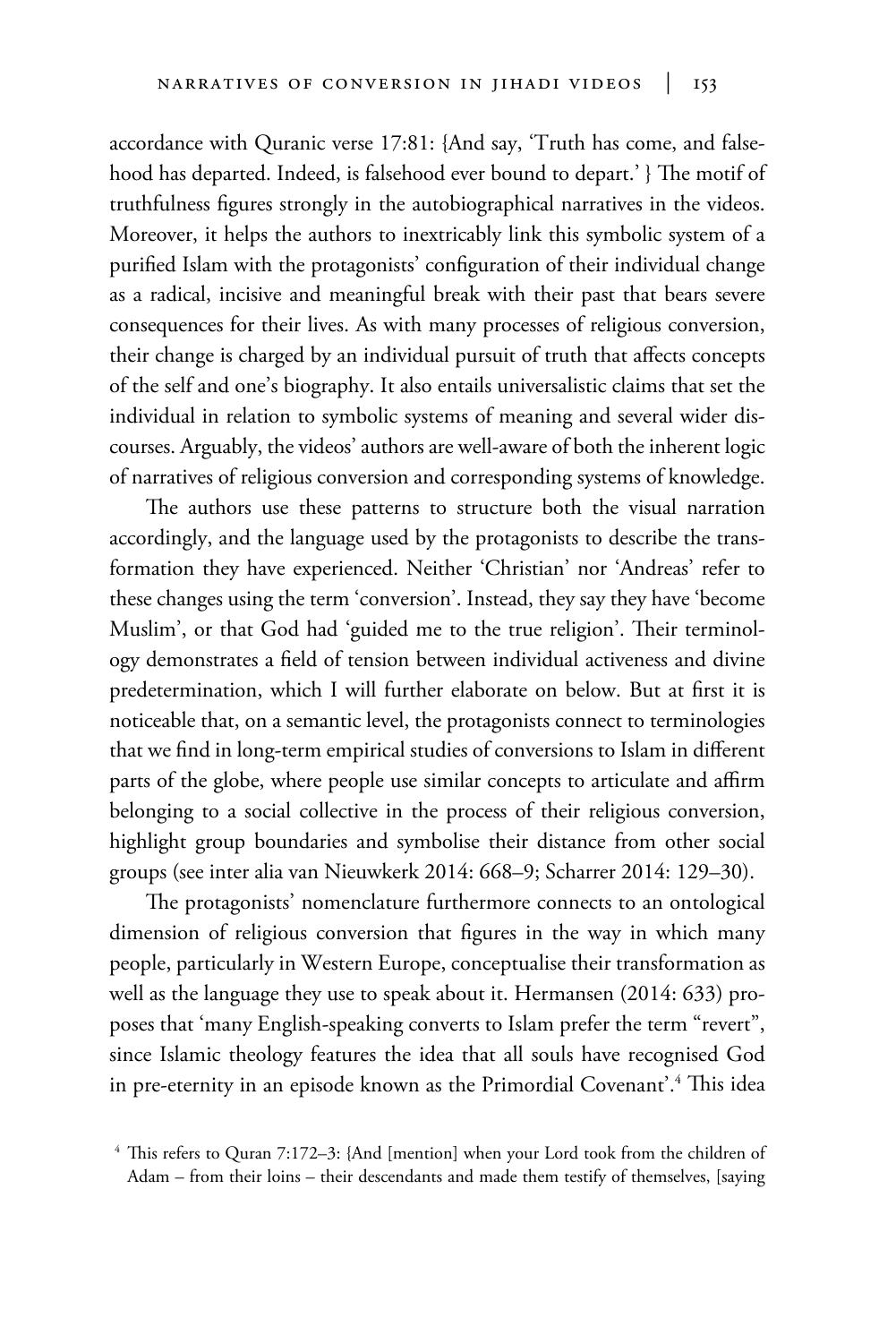might be related to the way in which some converts conceive of their conversion, that is as a process of gradual realisation expressing that 'they already feel Muslim but did not know that their ideas were Islamic' (van Nieuwkerk 2014: 669).

Other perspectives support this notion but prioritise a different epistemological angle. In her study of online and offline conversion narratives, van Nieuwkerk (2014: 669; 2006b: 109) found that people extrapolate from an individual-centric notion to a generic perspective, where the idea 'I was Muslim but just wasn't aware of it' slides into the ideology of 'all people are born Muslim', that is, in a 'state of Islam'. This aspect cannot be underestimated in light of an Islamic missiology in particular that sets the stage for a common Muslim appeal positing that 'in choosing to follow Islam one is not "converting", but rather "reverting" to the world-view and state of being that is innate in every person' (Poston 1992: 135). People, particularly in Europe and the USA, are not simply invited to any other religion on the 'market', but rather 'to the oldest religion, indeed to their "own" religion, the religion of living in total surrender to their Creator, in accordance with the guidance brought by *all* His Messengers' (Murad 1986: 18).

Conceiving of individual transformation under religious premises as a return to humankind's natural state links the conversion process presented in both videos to the idea of *fi†ra*. This concept, which signifies the innate nature of mankind created by God as Muslims, is a key code in the framework of the protagonists' self-representation. Consequently, it is in the film *Fitrah* that we find the concept most explicitly linked to the biographical story of its protagonist, 'Andreas Müller'. His personal development towards Islam is identified as a step towards the authentic state to which man is destined. Again, the videos' authors connect the protagonist's change to the narratives of many converts to Islam, who do not understand their conversion as a transformation to something new, but as a return to a natural, God-given and pristine disposition (see inter alia Scharrer 2014: 129–30). The Quranic idea that

to them], 'Am I not your Lord?' They said, 'Yes, we have testified.' [This] – lest you should say on the day of Resurrection, 'Indeed, we were of this unaware.' | Or [lest] you say, 'It was only that our fathers associated [others in worship] with Allah before, and we were but descendants after them. Then would You destroy us for what the falsifiers have done?'.} See also Al-Qadi (2003).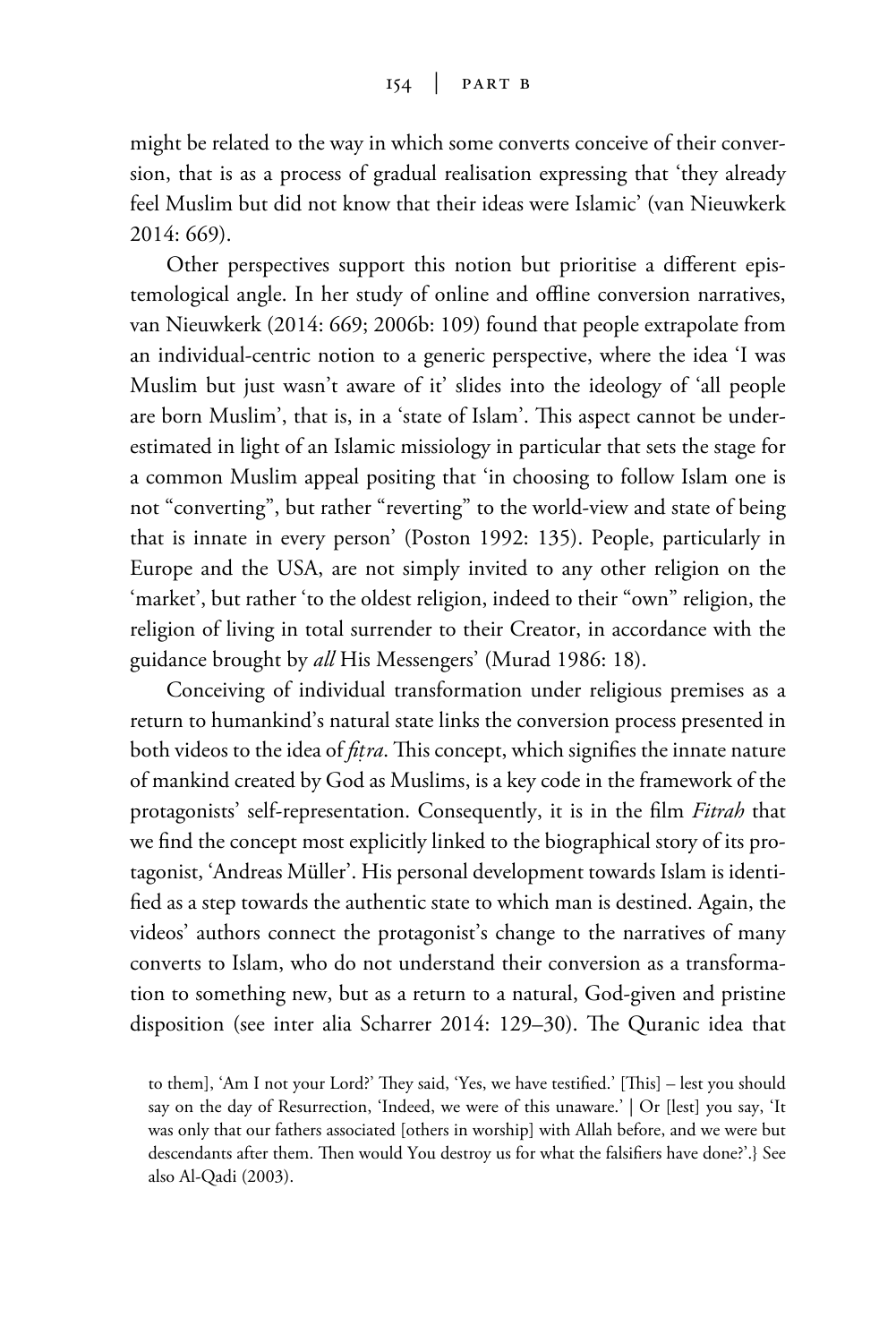God had, in order for humans to recognise Him by themselves, created all people with a natural inclination towards a primordial form of monotheism (*banīfīya*) that is equivalent to Islam is related to this (van Ess 1975: 103-7).<sup>5</sup> The notion that Islam and *fi†ra* are identical has further been reinforced by the principal *hadīth* on *fitra*, implying that Islam is the universal religion of every newborn child (Hoover 2016: 104).<sup>6</sup>

It hardly comes as a surprise that the epistemology supporting the identification of *fitra* and Islam also figured in the theology of the Hanbalī reformer Ibn Taymīya (d. 728/1328), who is held in high regard among Jihadi-Salafi theorists and who developed an understanding of *fi†ra* as a 'positive and instinctual disposition towards Islam [which] is widespread in modern activist circles' (Hoover 2016: 106). Adding to this notion, some modern Sunni reformers sought to render 'pristine' Islam – devoid of all customs and blameworthy innovations – discernible to the people, making them able to discover and follow the 'right' path. In this regard, Abū 'l-ʿAlāʾ al-Mawdūdī, for instance, emphasised the importance of 'a moral vanguard, so important to reviving Islam and raising its head against foreign and un-Islamic tutelage', whereas Sayyid Qutb gave priority to the idea that 'the true human nature, had to be reacquired through an austere path and a complete method (*manhaj*) including belief, conduct, and morals of the righteous predecessors, not to be deviated from' (Malik 2018: 231). The concept of *fi†ra* has since been used by Muslim scholars of various backgrounds 'to mount an apologetic for Islam as the most suitable and naturally fitting religious system for humankind' (Hoover 2016).

Equally, Jihadi-Salafi scholars have appropriated the concept, which becomes particularly apparent in the way the idea defines the ontological framework for the autobiographical narrative presented in *Fitrah*. The

<sup>5</sup> Quran 30:30: {So set your face toward the religion, being upright, the natural constitution (*fitra*) of God, according to which He constituted (*fatara*) humanity. No change should there be in the creation of God. That is the correct religion, but most of the people do not know.}

<sup>6</sup> 'Every newborn is born with the natural constitution (*fitra*). Then, his parents make him a Jew, Christian, or Zoroastrian. This is like an animal that bears another that is perfect of limb. Do you sense any mutilation in it?' (Muslim, *Kitāb al-qadar*, 4803). On the hadith, its variations and interpretations, see Hoover (2016).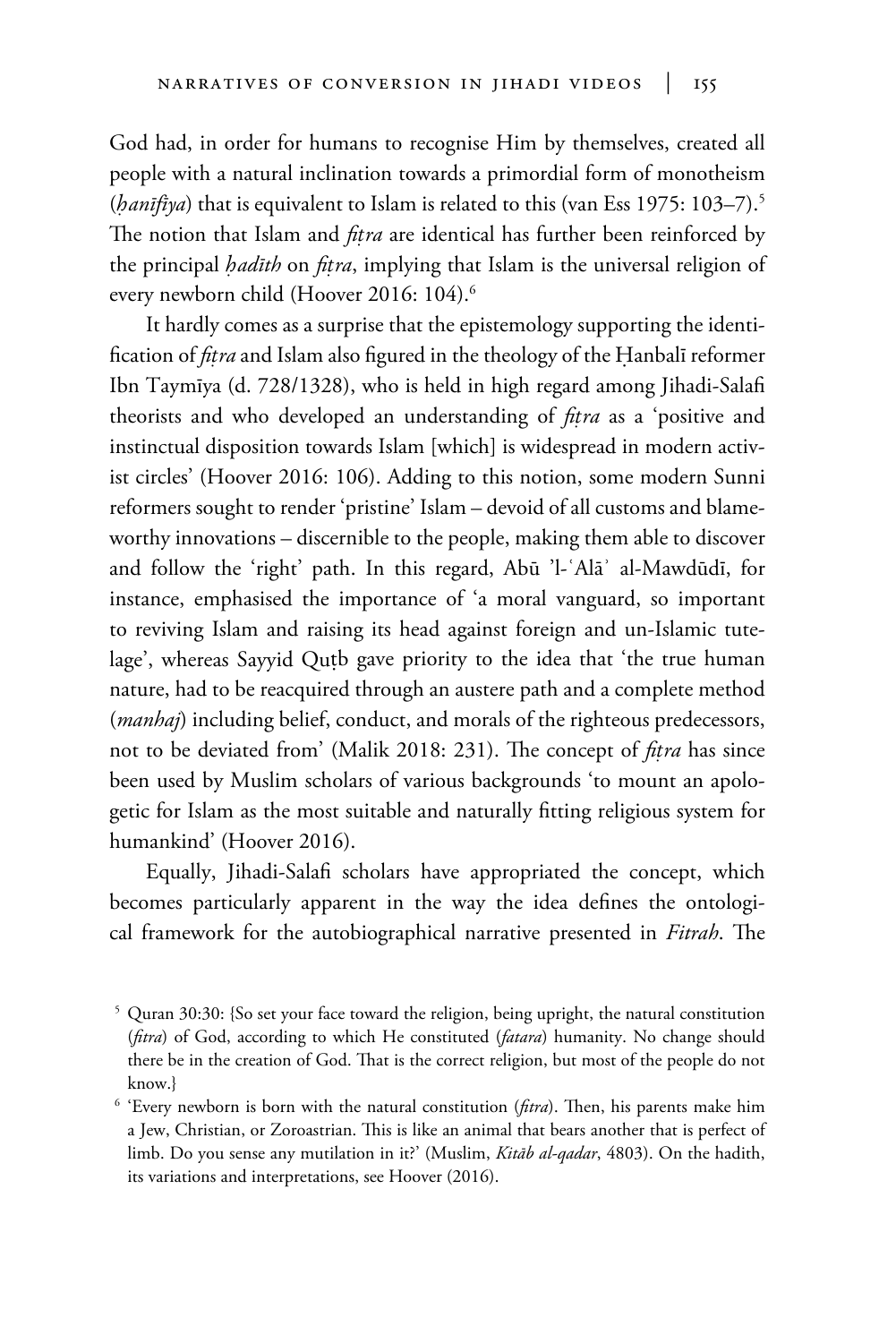

Figure 6.2 Video stills from *Fitrah – The West behind the Mask* (2017).

authors develop the protagonist's story as an example of how an individual recognises and enacts his *fi†ra*. He does not only discover his natural inclination to 'genuine' Islam, but also sets his self in relation to the binary opposition between the good forces of monotheism and its evil antagonists. In the introduction, they parallel his biography with that of Moses, $^\tau$  stating that the protagonist 'was born in the house of Pharaoh and lived among them for many years. However, God fortified his *fi†ra*' so that he was able to debunk the deceiving nature of Western societies and report about it. Hence, the authors suggest temporal continuity and present Andreas as a role model for the enactment of the primordial covenant, and, besides, also render his story an authoritative account of the 'true' nature of Western societies. This scheme ultimately sets the tone for the boundaries in which the protagonist's story is arranged and presented.

This Manichean scheme is over-articulated in both videos. As the protagonist debunks 'the West' by listing the many ways in which people in Western societies voluntarily or involuntarily distance themselves from their natural disposition, we see grey and greenish pictures desaturated from the colour red (Figure 6.2). These images do not only contrast the brightly shining impression of sites of European cities presented in the beginning to demonstrate

<sup>7</sup> Adducing the biblical prophet, they emphasise that he had liberated the Israelites from captivity in Egypt and the deceiving magic of Pharaoh by 'the light of Islam [that] came in Moses' right hand' (*jāʾa nūr al-Islām bi-yamīn Mūsā*). With this, the authors refer to Quran 20:11–23, which reports on the signs of prophecy with which God has equipped Moses, among them a stick in his right hand.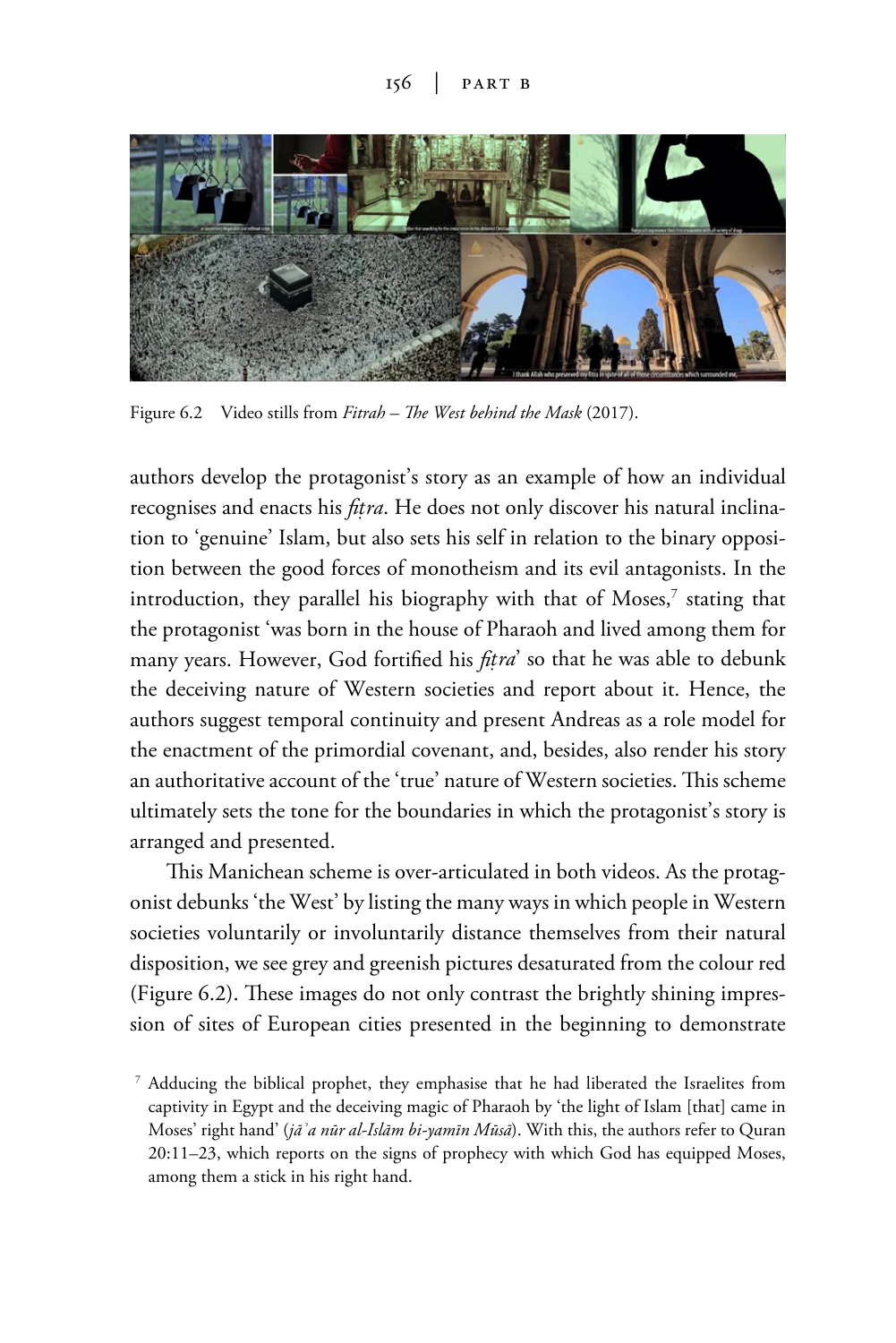'the mask' of Western societies. They are also set in opposition to the bright and colourful pictures of Muslim communities, places of Muslim religious practices and Muslim majority societies in the moment when the protagonist thanks God for 'preserving my fitra'.

Beyond the visual juxtaposition of Western societies and the Muslim community, visualisations and the protagonist's narrative alike introduce the moral and ethical constitution of these social collectives as a framework for the interpretation of the protagonist's personal development. They demonstrate a severe moral degeneration in European societies, which, as an epistemological background, helps the viewer to understand the external factors that render the protagonist's orientation towards Islam inevitable. The authors offer the audience a blueprint for interpreting the protagonist's individual transformation and for understanding who he is and how he is related to Western societies and the larger Muslim community. In doing so, they effectively offer a blueprint that potentially helps viewers to put themselves in the place of the protagonist and relate to his 'awakening'.

## **Conversion to Islam as a Crisis-induced Process**

The protagonist's realisation of living in a faulty environment does not only promise positive prospects for his future. It also entails the recognition of states of crisis affecting the larger society, certain social collectives and the individual. In fact, such states of crisis play an important role in both videos. Moreover, critical moments and the recognition of states of crisis constitute important watersheds that shape the protagonists' transformation and help them adopting a different social identity. As will be detailed below, they also help the authors to portray the transformation as a 'rebirth', which not only reinforces expressions of dissociation from former patterns of identification. Incorporating such an idea, in their self-representation also enables them to gain feelings of strength, firmness, conviction, consciousness and ontological security throughout their very process of conversion and joining a specific community.

Research focusing on psychosocial dynamics in conversion processes shows no clear picture of whether the correlation between an experience of crisis or conflict and conversion to specific religious groups is empirically relevant (cf. Murken and Namini 2004: 147–53; Pargament et al. 2005;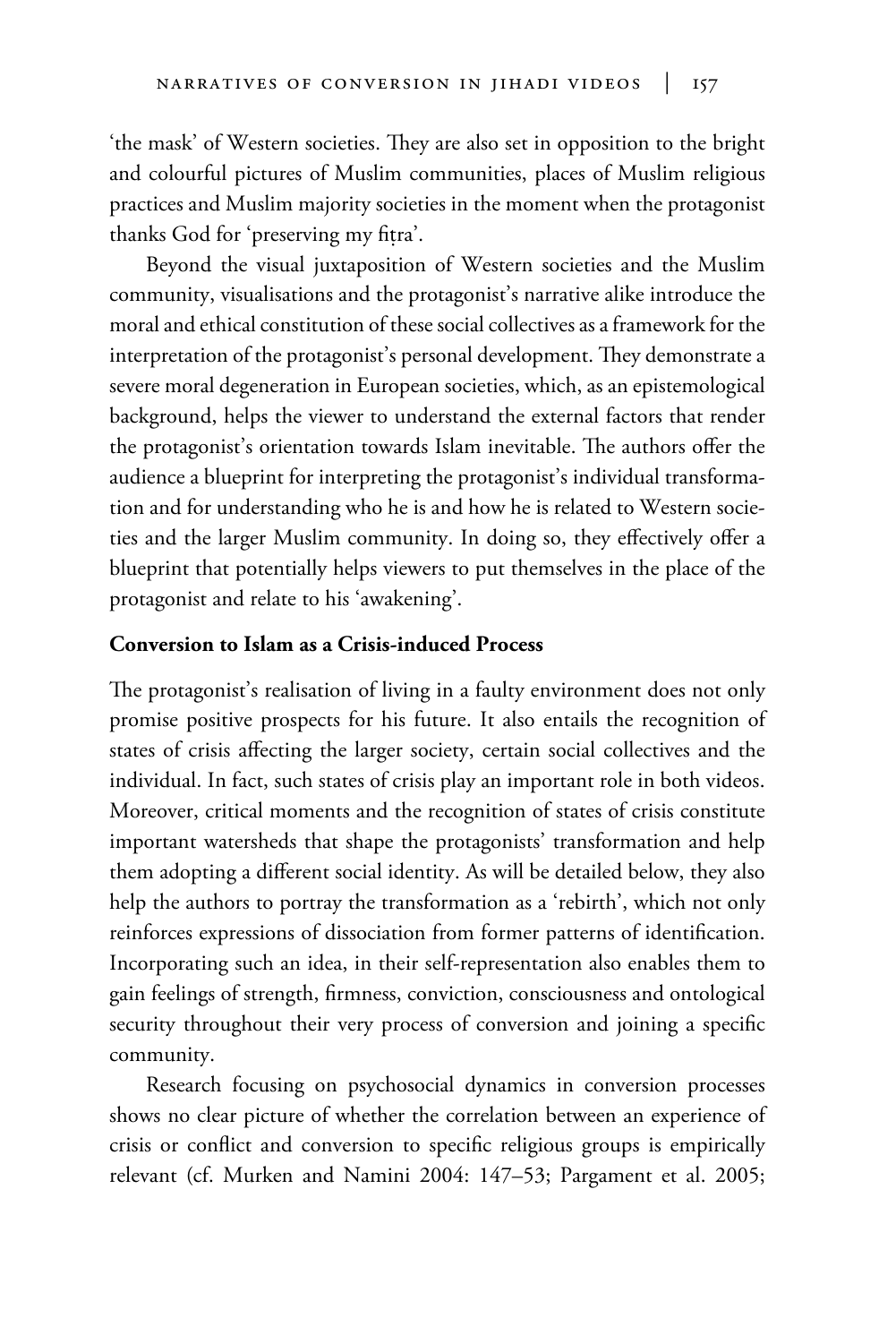Gooren 2007). Reviewing previous research on conversions in general, Pollack (2009: 309) concludes that, although states of crisis and deprivation affect conversion processes, it is unclear to what extent these factors have an influence. Based on her research on conversions to Islam in Germany and the USA, Wohlrab-Sahr (1999, 2006) argues that individual processes of religious transformation are often recollected as coping strategies for problems of affiliation, distinction, recognition and discrediting. By contrast, Köse (1994) critically assesses crises theories and the role the experience of a moral crisis plays with regard to the pre-conversion life histories of converts to Islam in Great Britain. He strongly argues against an understanding of conversion as a coping strategy for specific realms of problems, be they religious crises of adolescence, failed socialisation, sexuality and gender relations, social mobility, or problems related to nationality and ethnicity.

As outlined above, we find that, in the audiovisual narratives scrutinised in this chapter, experiences of crisis are part of the protagonist's reasoning about their conversion or reversion to Islam. Most explicitly, *Min al-Êulamāt* presents its protagonist's decision to accept Islam as being shaped by both a prolonged experience of moral uncertainty and an urgent existential threat. He introduces his religious background as having grown up with religious education in Christianity. He states that, although 'I learned much about this religion and its history [. . .] [I was confronted with] many absurd things that I could not comprehend'. To underline the insinuated incomprehensibility of the Christian dogma and practice and present it as incompatible with the needs of an ordinary person, the video shows a male person flipping through a medieval Latin manuscript. The authors thus link his individual ontological crisis to the perceived failure of Christian theology, institutions and practices in providing a framework for his 'thoughts about God and the afterlife', which speaks to widely known effects of de-traditionalisation and liberalisation in Western societies. The video presents these sequences (Figure 6.3) in greyish, dimmed images that give the impression of a confused and depressed state of mind, a subject helplessly admitting 'I had lost myself and saw no alternative. I did not know what to believe.'

The authors then insert a text slide framing the following sequence as a tribulation wrought on the protagonist by God. Using Quranic vocabulary that indicates the protagonist's weak-minded nature in relation to the divine,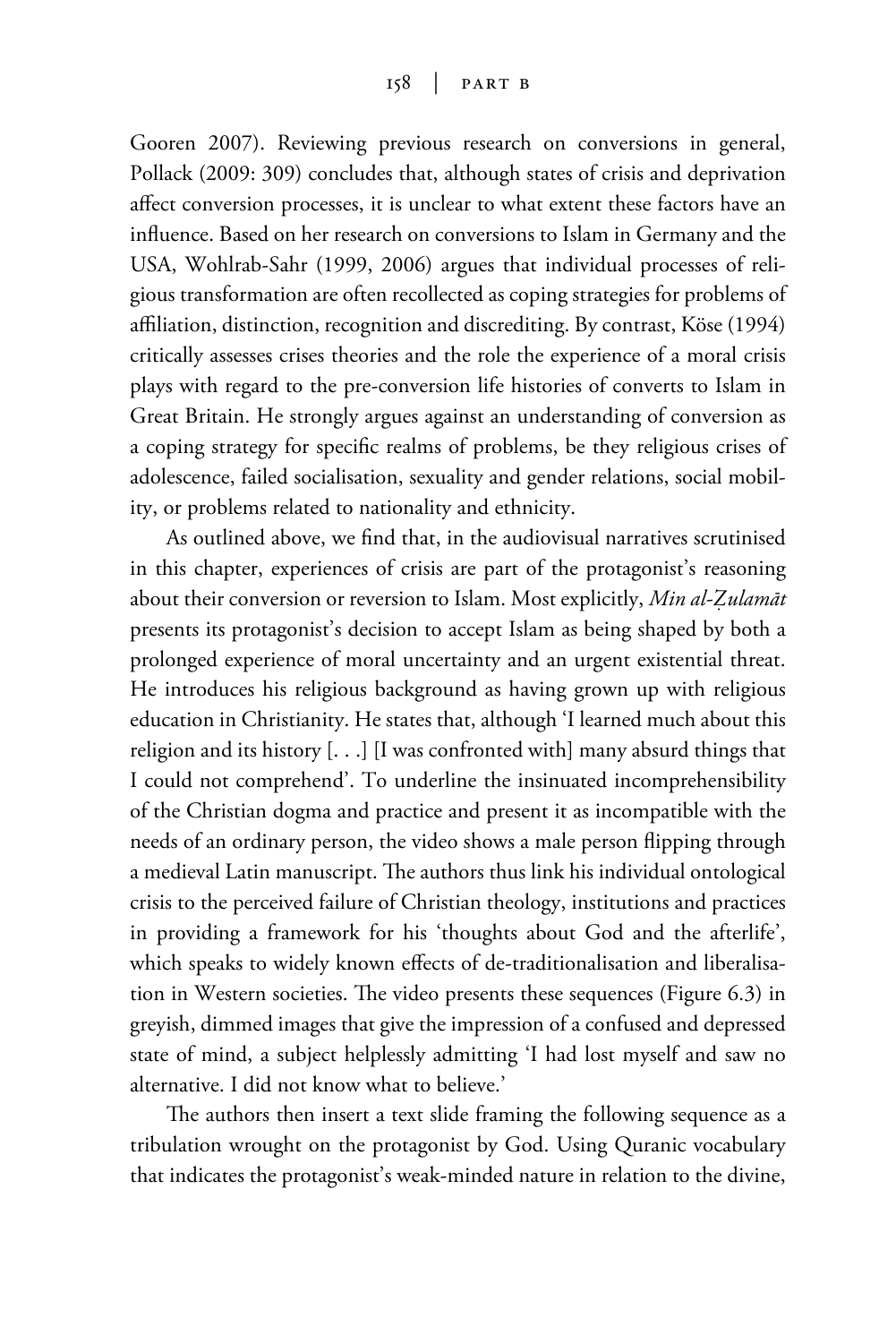

Figure 6.3 Video stills from *Min al-Êulamāt ilā-l-Nūr* (2016).

the text has it that God tries (*ibtilāhu*) Christian with a disease, so that 'this disease and the tribulation be a reason for his guidance'.8 The protagonist describes how, in this existentially threatening situation, he begged his Creator: 'Save me! And if there is true religion, guide me rightly and I will serve you as best I can.' Christian's narrative manifests the logic of his conversion experience, connecting it to established patterns of autobiographical narrations wherein individual transformation is identified as a coping strategy. The biographical development over a longer period of time is characterised as a state of limbo and the moment of acute existential insecurity presents itself as catharsis, providing the impulse for reorientation. However, the protagonist connects this reorientation to specific expectations so as to (re-)gain certainty and clarity vis-à-vis the previous state of ontological and existential insecurity, hence to find a religious system that offers truth and meaning. As will be detailed below, the video creates a tension between divine forces of predetermination and the agency of the protagonist, who places his destiny in the hands of God, but, at the same time, presents himself as an active individual who determines his further path.

In *Fitrah*, Andreas recollects that during his adolescence he had developed an inner sense of imbalance of the society he lived in, which rendered his personal state uneasy in terms of his social environment. He recalls that 'at first it was simply feelings [. . .] that soon turned into realisation and conviction'. Although it does not figure explicitly in his narration, the conceptualisation of a recognition process as involving an inner voice and inward perception is

<sup>8</sup> *Ibtilāª* references Quran 89:15–16, hence some people's weak-minded understanding of (and trust in) God's power addressed in this early Meccan sura. Congruent with the presentation in the video, in an interview with *Deutsche Welle* Christian's mother accounted for the emergency surgery, and that her son had afterwards been diagnosed with Crohn's disease (Felden 2018).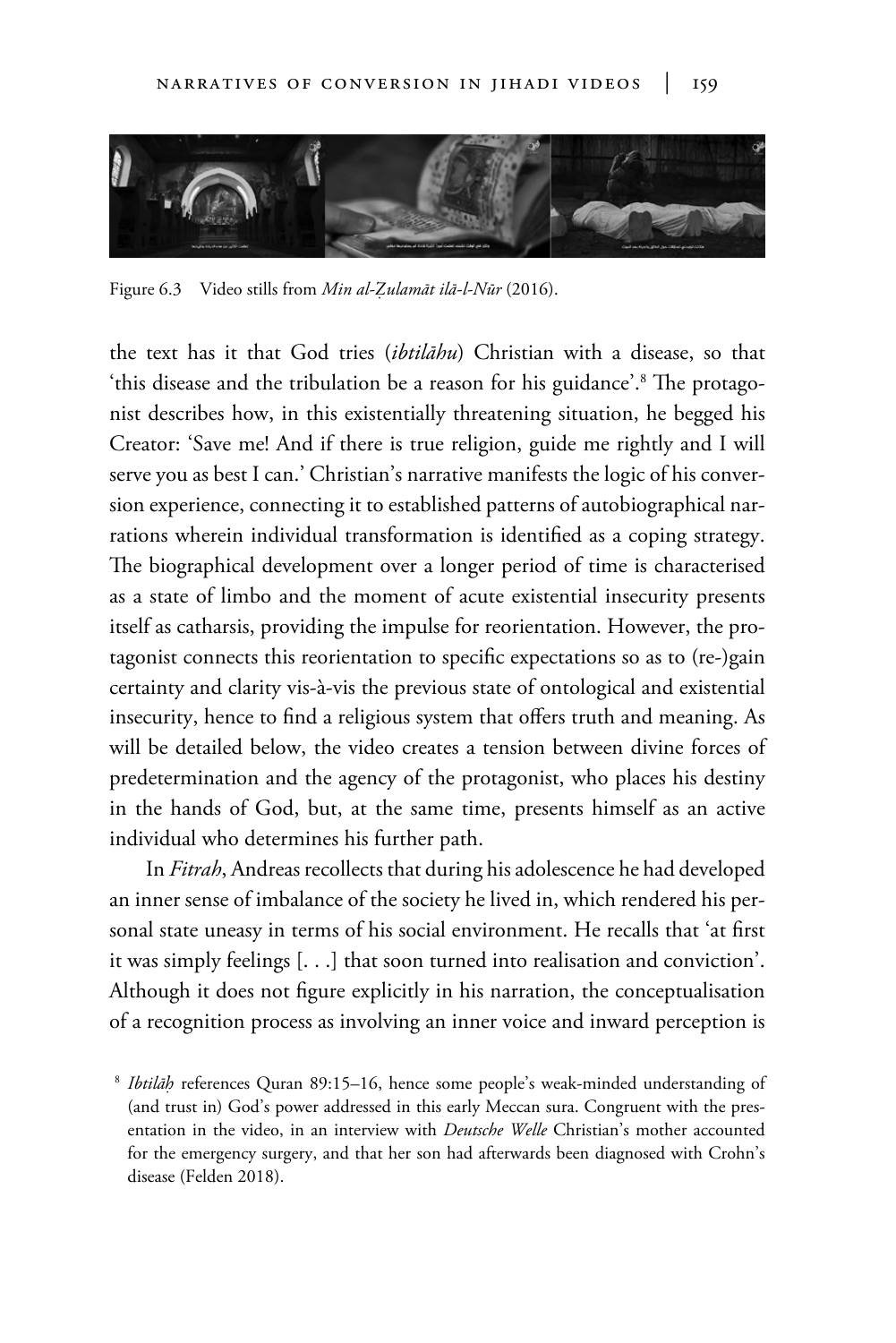

Figure 6.4 Video stills from *Fitrah – The West behind the Mask* (2017).

closely linked to the concept of a natural predisposition of humanity towards monotheism that is *fi†ra*. He denounces the moral and ethical degeneration of Western societies, which he attributes to the remoteness of people from God, that is, from their natural predisposition to monotheism. On a visual rather than on the textual level, the authors identify institutionalised Christianity and the European Enlightenment in particular as a root cause of this development (Figure 6.4). *Fitrah* thus wittingly posits the Enlightenment discourse – often advanced to highlight alleged cultural clashes between European and predominantly Muslim societies – as one of the main sources of people's remoteness from God. The proposition of the video's authors is that the ideas advanced by prominent figures in the German tradition of *Aufklärung* such as Lessing and Kant only purportedly contributed to liberating people from the compulsion of ecclesiastical offers of meaning. Rather, their ideas had paved the way for the work of new idols and increased a lack of orientation on part of the people.

Contrary to other converts who consciously inscribe their interpretation of Islam in the discourse of enlightenment and modernity (Özyürek 2015), the film portrays this very discourse as a symptom of those evil forces that further people's separation from the One God. Being per se antipodal to a 'genuine' Muslim identity, the ideas of modernity and enlightenment are tangible in many spheres of society, and hence affect people's lives in a negative way. In particular, the realms of media and education, the misuse of alcohol and drugs and consumerism are interpreted as instruments of Satan to 'turn people into his slaves instead of slaves of Allah'. Debunking the West is therefore not only a paradigmatic way to investigate the failures of Western societies, but rather helps recognising the forces of evil against which the protagonist stands as one of few who enact 'pristine' monotheism.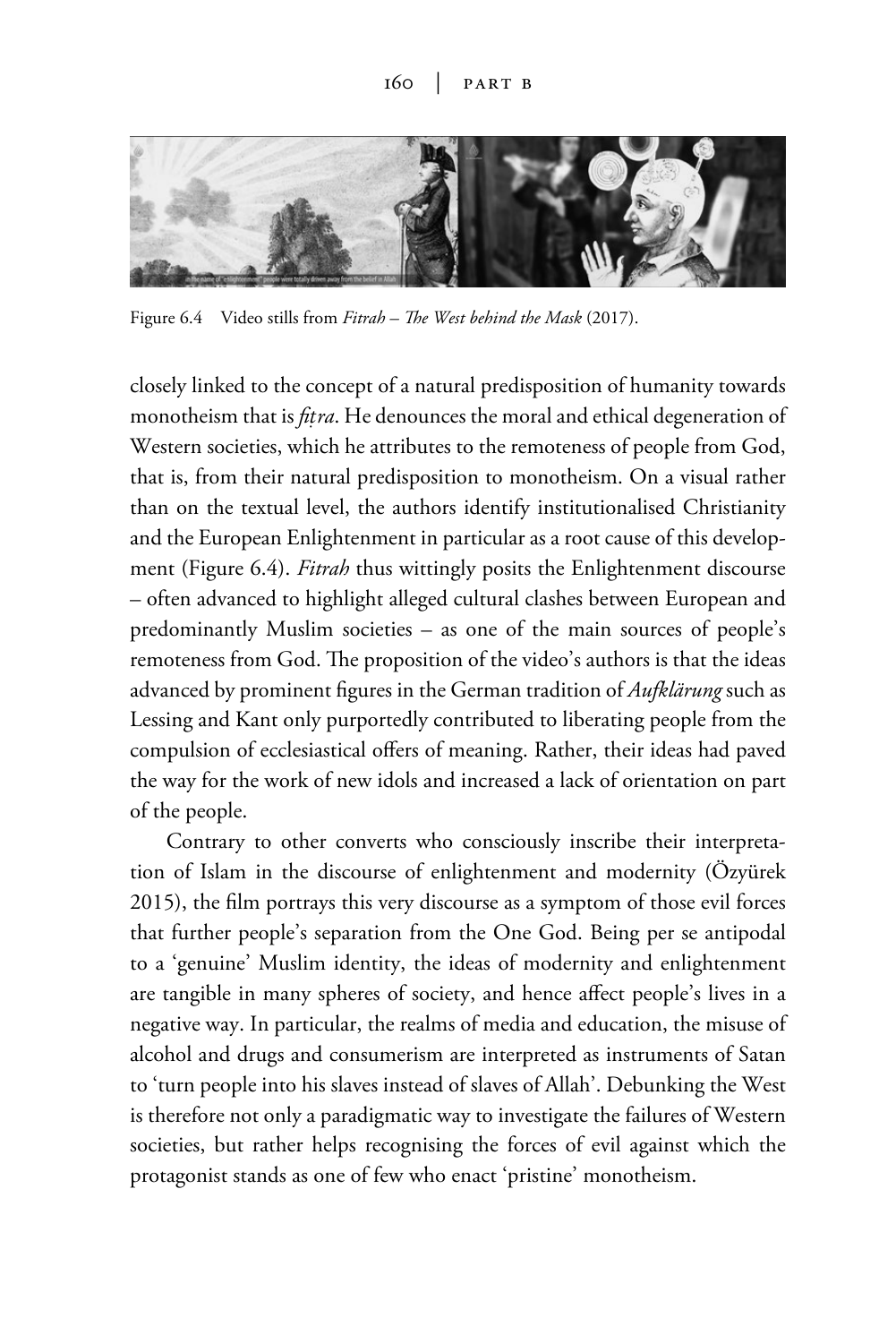The film thus creates a biographical narrative that contrasts the sheltered, well-educated protagonist with the moral degeneration of his environment. These authors thus not only render the story appealing and potentially compatible with all who perceive these or similar problems in Western societies. They also establish a background for rendering the protagonist's experience, decision and firmness an extraordinary example, because his biography would hardly have given him any reason to change his life so drastically, thus putting him in opposition to mainstream society.

Although allusions to the protagonists' strength and firmness dominate their narratives, we also find glimpses of yet another, post-conversion crisis. In addition to coping with individual states of crisis through conversion, the process as such, and in particular the habitual changes it entails, which are clearly articulated vis-à-vis one's social environment, also involve potentially crisis-like moments. Karin van Nieuwkerk (2014: 672–3) emphasises this in her study of female converts where she finds that conversion to Islam as such might trigger feelings of crisis among such a person 'not knowing how to give this new conviction a practical place in her life: in her work, in her family, and in her choice of clothing'. Wohlrab-Sahr (2006: 74) adds that, in contradistinction to assumptions made by the human-capital approach, conversion to Islam in Europe and the USA in particular 'produces enormous conflicts and costs. The life that they have been living, the social relationships that have been relevant, the places that they have been going, cannot be referred to easily after conversion.' Both videos point to such potential moments of crisis. Most notably, the protagonists distinctly highlight their post-conversional vulnerability in relation to their social environment, that treats them with suspicion or is generally perceived as discriminating against Muslims.9 Connecting to generalisable patterns experienced by religious converts, the authors then reframe these parts of the narration. They link it with their meta-narrative that portrays Muslims as victims of 'Western' sociopolitics to emphasise the protagonists' inner stability in light of such stressors, as well as to highlight the even greater need among Muslim communities to close ranks against their adversaries and put their trust in God.

<sup>9</sup> In *Fitrah*, around twelve minutes (i.e. one third of the whole video) are used to document systematic discrimination against Muslims in European societies.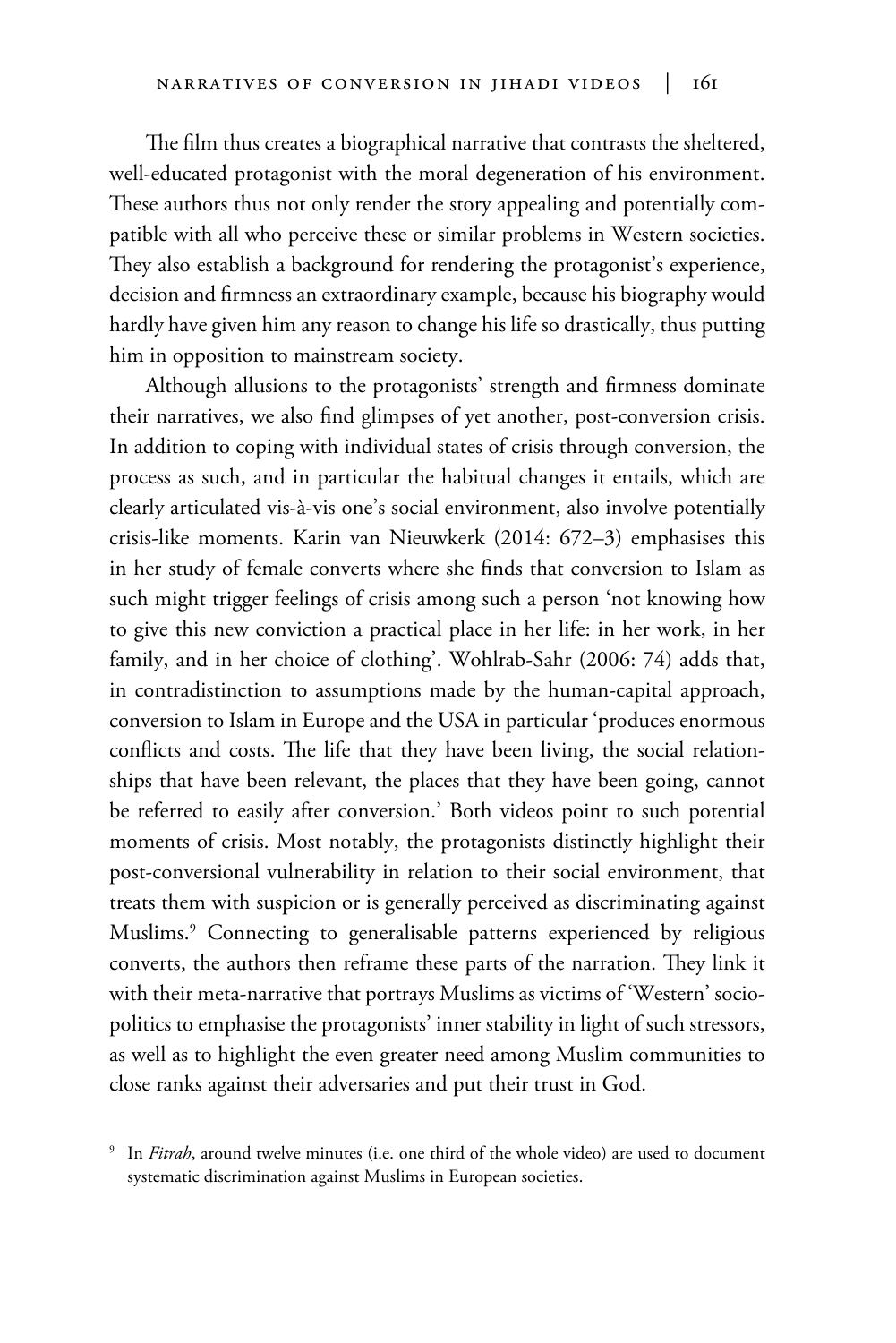#### **Agency and Predetermination**

The conversion processes portrayed in these videos are characterised by an individual's search for a change in the significance of his life. These individuals and their views of the self, others and their environment at large form the centre of their journey. Both videos relate the protagonists' thoughts and actions to specific collective identities that include a strong reference to numinous powers. However, in doing so, they create a tension between predetermination and individual agency. This is particularly discernible in the ways in which they portray the protagonists' biography as being determined by transcendent forces that may 'make' them Muslims, and in the way they frame their change as a spiritual journey.

Most explicitly, *Fitrah* presents its protagonist as the subject of divine guidance and predetermination. At several points in the video, Andreas affirms that he thanks God who has 'preserved my *fi†ra* [. . .] and guided me to the true religion and favoured me greatly over much of his creation'. His trajectory towards embracing Islam is not rendered as a deliberate, rational choice but rather as a consequence of the work of transcendental forces. The environment he experiences as chaotic and traumatic is neither portrayed as 'the subtle handiwork of a benevolent God' (Buckser and Glazier 2003: xii) nor as the work of human agents. Rather, it is 'Satan [who] has deviated these societies away from Allah'. Since God had allowed the protagonist to realise the faults of his own society, there is no option available other than to begin 'living for what I was created for'. Consequently, he reconstructs his conversion as the experience of a cathartic moment verbalised with such terms as guidance, being chosen, being born anew, liberty, and awaking from a nightmare. As discussed above, the verbal articulation of this experience is impressively underlined with images and sounds. The portrayal of the fault-lines of Western societies through highly desaturated, greyish and greenish pictures is contrasted with pictures of Muslims and places of Muslim religious practices presented in bright, rich and highly saturated colours. In addition, a prayer call creates an aural atmosphere that strongly contrasts with the scenes before.

Particularly remarkable is the way visualisations are used to fill in for experiences that cannot be expressed verbally. Both *Fitrah* and *Min al-Êulamāt* use exactly the same imagery, which was probably taken from stock footage. It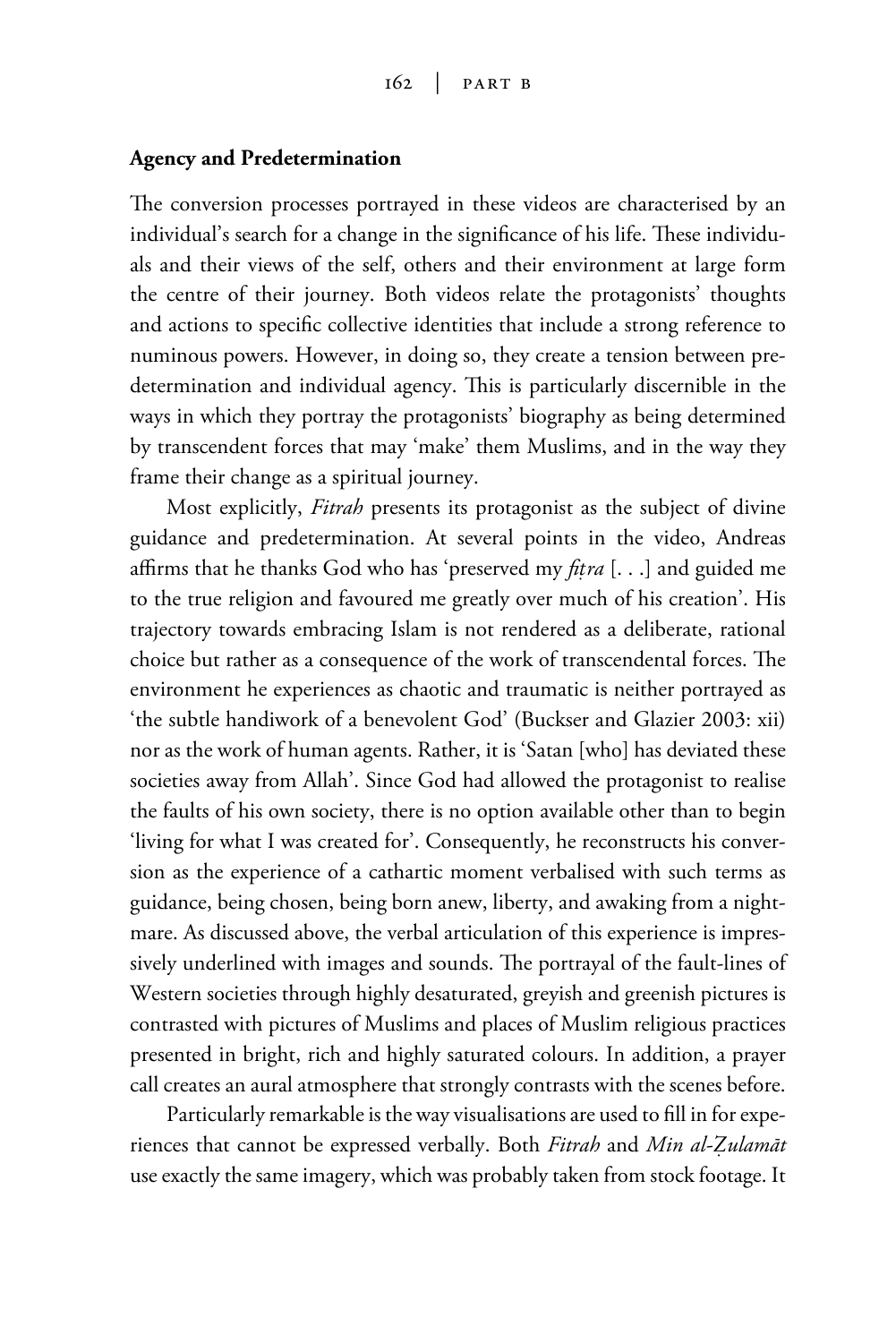

Figure 6.5 Video stills from *Fitrah – The West behind the Mask* (2017) and *Min al-Êulamāt ilā-l-Nūr* (2016).

conveys the obviously unspeakable multi-sensual experience of being touched and spiritually connecting to the divine (Figure 6.5).

The visual metaphor is abundantly clear. The viewer beholds a warm room, with, lying at its centre on a reading desk, an open book, probably the Quran, which is illuminated by sun rays. Looking through the slots of the banister, the viewer's gaze is distant and very closely involved in this intimate scenery at the same time. Concurrently, the light refracted by the grids of the *mashrabīya* window, illuminating the book and symbolically enlightening the reader, points to the presence of the unrepresentable God and elucidates the protagonists' guidance from the darkness into light.

In *Fitrah* in particular, the terminology used and the way in which the conversion process is visualised demonstrate a high degree of predetermination and divine guidance of the protagonist, who marks Western modernity and individualisation as hideous consequences of people's separation from God. The narrative in *Fitrah* thus rejects, albeit implicitly, the idea that the protagonist as an individual agent is the centre of his biography – a notion that is key to the discourse of modernisation and individualisation, and hence significant for processes of conversion (Hofmann 1997). Karin van Nieuwkerk (2006a: 3) further argues that '[t]he changed place of religion and the process of individualization transformed religion and religious goods into matters of individual choice. Actors choose among several religious options the worldview that suits them best.'

As Allievi (1998) and Wohlrab-Sahr (2006) have shown, the ideas of individuals who pick and choose rationally among religious systems of meaning on the religious market also apply to conversions to Islam in Europe and the USA to a certain extent, where religious behaviour more often than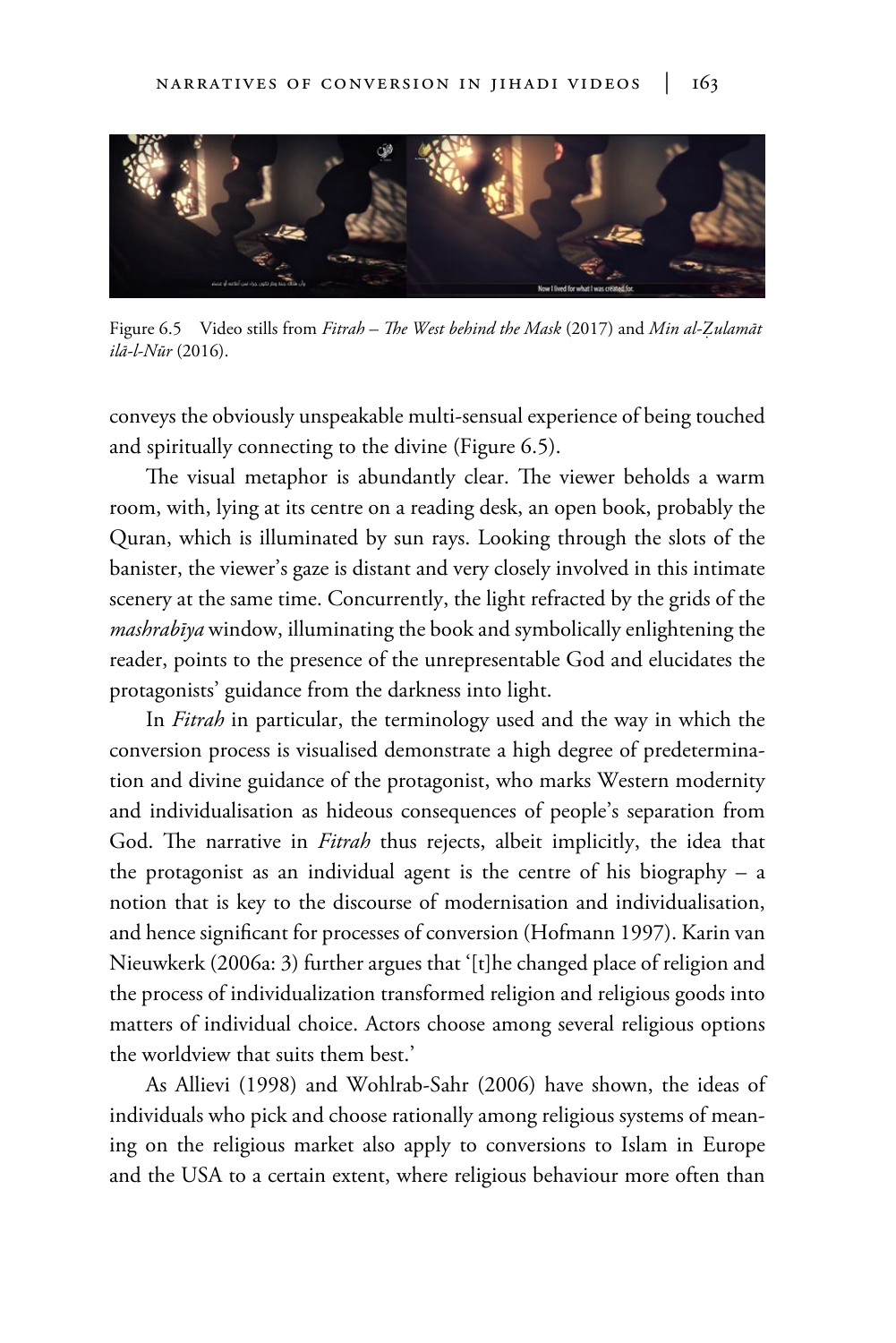#### $164$  | PART B



Figure 6.6 Video stills from *Min al-Êulamāt ilā-l-Nūr* (2016).

not is 'influenced by individual choice rather than by tradition and social constraint' (Wohlrab-Sahr 2006: 72). This idea significantly lingers in the protagonist's narrative in *Min al-Êulamāt*. The video frames his decision to embrace Islam as not driven primarily by supernatural forces or beliefs regarded as 'irrational' in the discourse of modernity. Rather, the authors of the video strongly accentuate the idea of the protagonist's individual agency, rendering his conversion freely chosen and 'rational', yet authentic, and stressing the autonomy of the person to whom Islam's message is meaningful. Here, Christian asserts agency by going against the grain of his social background and culture in selecting something new and strange.

Although his decision to embrace Islam is shaped by an intervention of the divine during life-threatening surgery, the video's authors do not allow the viewers to grasp the protagonist's spiritual journey. After he has promised God to search for the truth we see him searching the internet, looking for information about the creeds of Judaism, Christianity and Islam (Figure 6.6) before he acknowledges that the decisive criterion for the truthfulness of religious messages is the extent to which they are devoid of customs and human interest.

Following this logic, he highlights the pristine and unchanged character of the Quranic text and recognises Islam as 'God's true religion'. He is portrayed as choosing Islam as if it were one commodity among others on the market of religious goods. This market is – of course – a priori limited to 'those who claim being monotheist like Judaism and Christianity',<sup>10</sup> and like Islam, whose religious traditions and dogmas the individual agent rationally

<sup>10</sup> The Arabic subtitles (02:34) give the spoken text as *al-baªth bayna al-diyānāt ka-l-yahūd wa-l-na'rānīya*, which does not reflect the insinuation articulated in the German voiceover.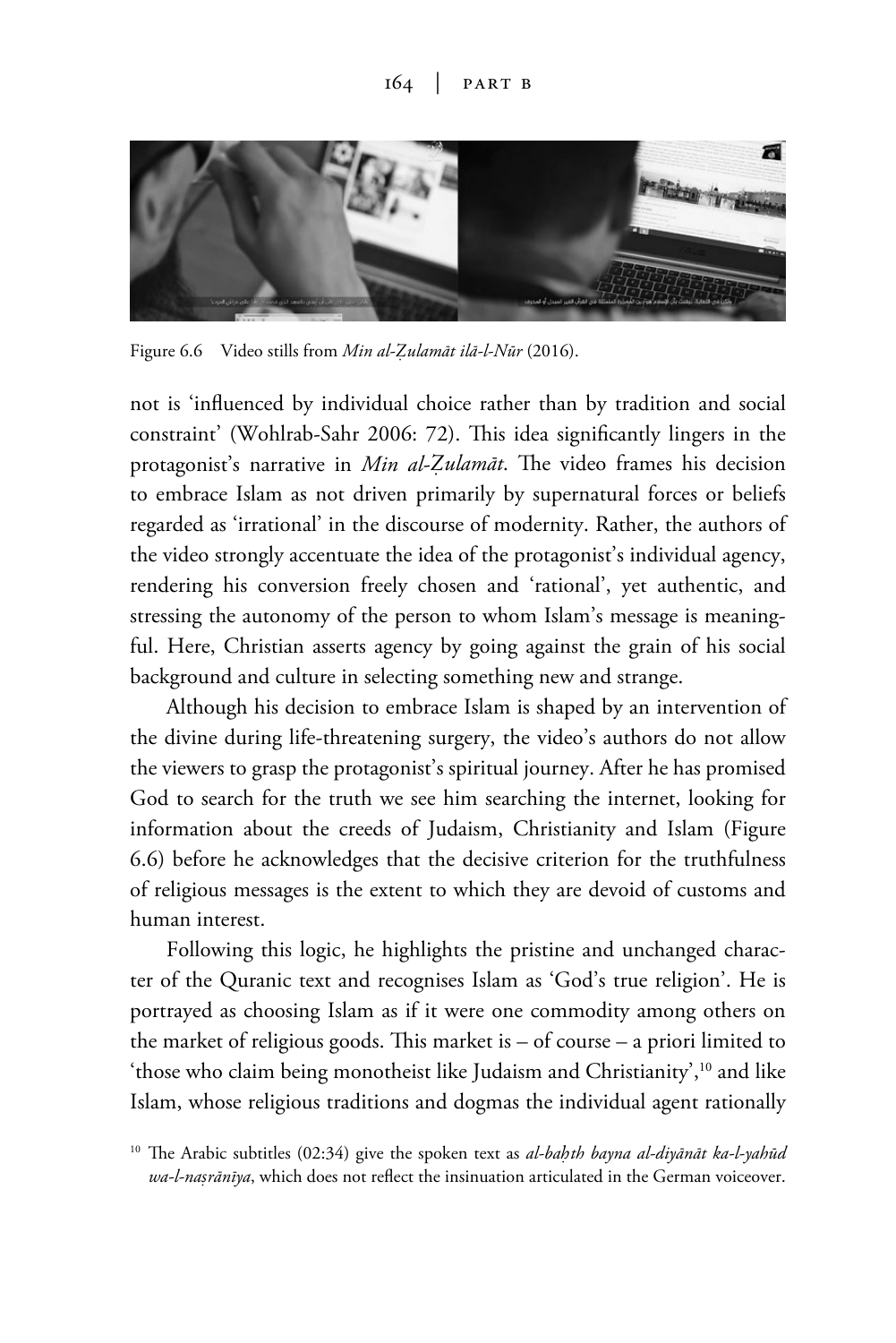comprehends and selects accordingly. Embracing Islam here is not 'a recognition of the heart (the seat of the "intellect" [*ʿaql*] in Quranic terminology)' (Dutton 1999: 163), but rather becomes a matter of choice, though presented as the 'natural way'. The protagonist's decision for Islam thus seems inevitable, because it is the logical consequence of both the way predetermined by God and his self-determined search.

In both videos, the factor of self-determination becomes even more important, because the influence of religious authorities and the receiving religious community before and during the conversion process are hardly noticeable as a social and ideational framework for the protagonists' personal and spiritual development. The authors of *Min al-Êulamāt* and *Fitrah* use visual means to make clear that the protagonists do not first seek the advice of local religious authorities and do not even consult peers. Rather, they are portrayed as seekers who have pursued an individualist's path under the guidance of God. This undoubtedly represents a moment of empowerment and elevation of the self of converts over both traditional Muslims and non-Muslims alike – a recurrent theme in studies of conversions to Islam in Europe (Özyürek 2015). At the same time, this approach, which emphasises the individual and its agency in actively choosing his/her path through life, is symptomatic of the ways in which Salafi and jihadi teachings further far-reaching transformations of structures of religious authority that have 'fragmented' Sunni Islam on a global level for more than thirty years (Robinson 2009; Eickelman and Piscatori 2004). Bypassing traditional religious hierarchies and institutes of learning, the protagonists' conversion biographies become role models for the renunciation of long-established schemes of interpretation of the Quran and Sunna. Furthermore, the autobiographical narratives showcase another dimension of the Jihadi-Salafi 'liberation theology', because they offer a 'way out' of a society that is, on the one hand, morally degenerate and hostile to Muslims. On the other hand, many Sunni Muslim scholars have come to terms with this and advocate an integration of Muslim life in Western societies.

#### **Establishing Boundaries and Symbolising Distance**

The videos make it abundantly clear that the protagonists' lives in Germany had been characterised, among other things, by problems of belonging. These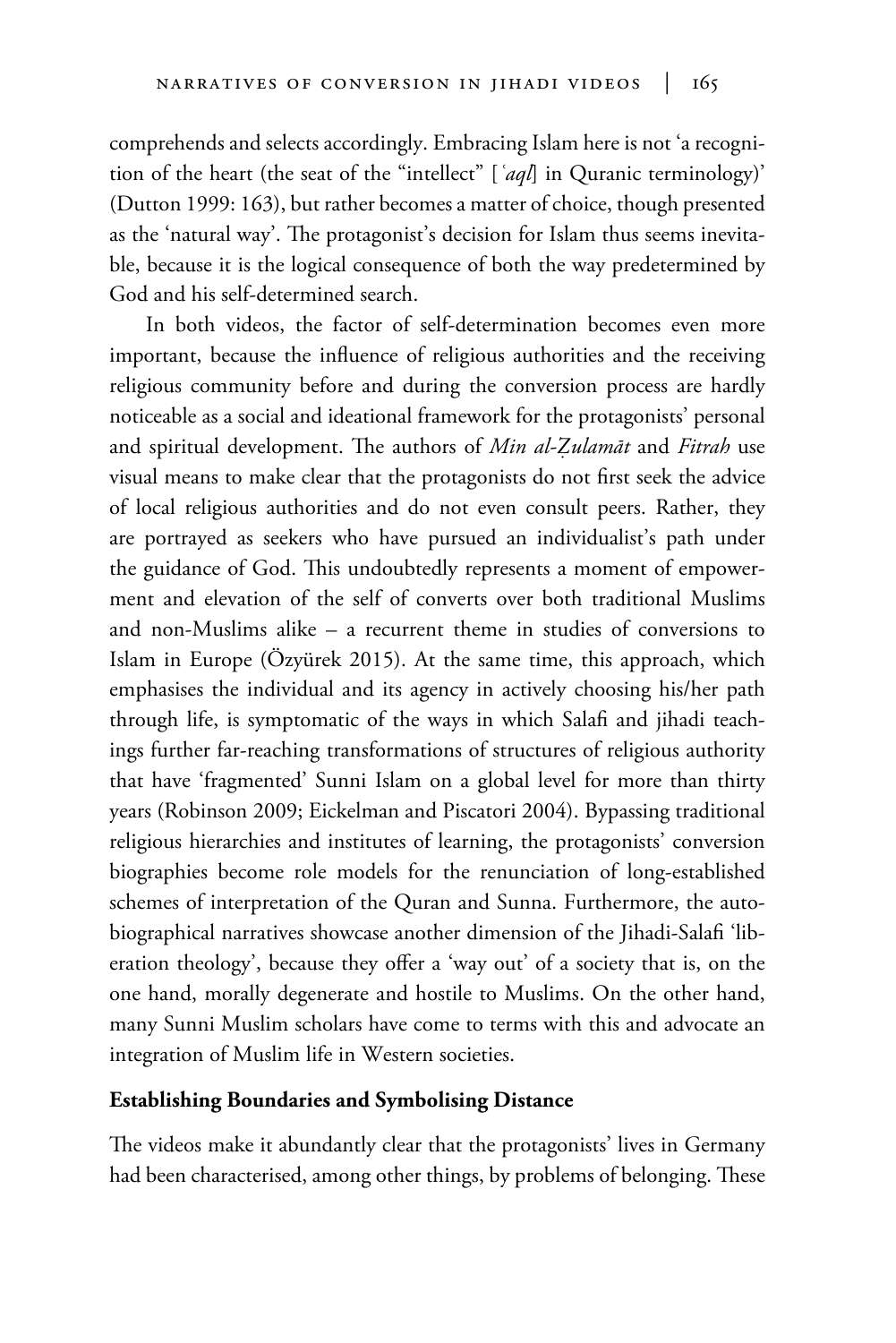were caused by the perceived irreconcilability of their natural inclination to a specific set of norms, values and beliefs based, on the one hand, on the Jihadi-Salafi interpretation of Islam and, on the other hand, on a social environment that is morally corrupt and distant from God. This set of norms, values and beliefs helps to structure the post-hoc recollections and to image the Muslim *umma* in general and specific Jihadi groups in particular as communities meeting the protagonists' needs for belonging, safety and ontological security. They yearn for a social and religious affiliation that is both a matter of individual choice and an expression of divine guidance. They enter into the Muslim *umma* as a community that transcends geopolitical, ethnic, racial and class boundaries and into the framework of Jihadi-Salafi ideas that offers belonging to a vanguard of believers in 'pristine' Islam. What is more, this set of principles also helps to establish 'a contrasting principle and ideology enabling the person to leave the conflicting symbolic frame [so that] the problem of precarious belonging is turned against the system that makes belonging problematic' (Wohlrab-Sahr 2006: 87).

The videos depict how the protagonists find and form new social identities, which provide shortcuts to potentially complex systems of beliefs, normative appeals and orientations, and help them to gain a different understanding of who they are, how they are related to others, and how they should behave in certain situations. This dimension of the conversion process is developed on two distinguishable yet interrelated levels. First, a transformation in their own conception of the self and their relation to their social environment is effectively narrowed down to a mental process on part of the protagonists, who contemplate, search, choose and decide on their own.

The change of roles, which is mainly mentally processed, however, requires a second level of identity formation. It means external recognition or misrecognition through the reactions and responses of the receiving community and society at large towards the protagonists. In this regard, the authors of the videos put a premium on conceptualising conversion as a transformation of the protagonists' relationship with their socio-political environment. Conversion is accompanied by specific religious beliefs, that is, the belief in one God, the recognition of his power, and the acknowledgement of his antagonists. Once these specific religious beliefs have become part of the protagonists' self-concept, they form the framework in relation to which they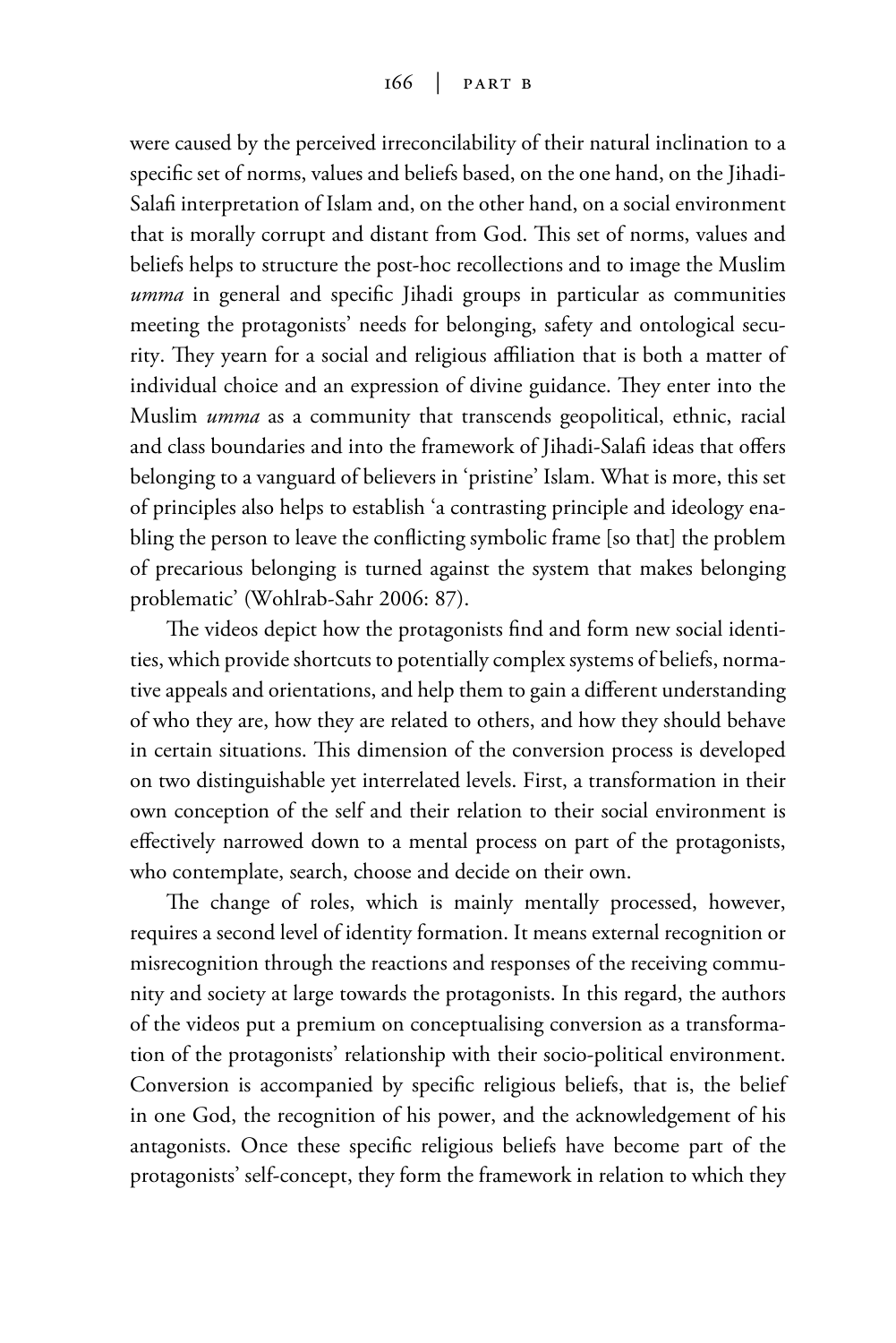mainly assess social and political facts and events. By way of their narrations, the protagonists do not only fit a certain framework; they also carefully interweave social and political facts and events into their conversion narratives, thus potentially enhancing the plausibility and authenticity of their experiences, the radical change to their selves, and the ideological meta-narrative of the videos' producers. Moral, ethical and socio-political elements form the narrative and ontological structure against which the appropriateness of the protagonists' decision for Islam is presented.

Moreover, in the light of this prioritisation, it is conspicuous that neither the implications of the social act that is conversion nor the ways in which the protagonists enact these transformations prominently figure in the visual narration. The videos recognise the protagonists' embeddedness in social relationships, but focus mainly on an individual transition rather than conceiving conversion as a complex social phenomenon with various implications and consequences for an individual, the concerned religious communities and the larger society. Also, despite indexical images showing ablution and prayer and mentioning the protagonists' changed names,<sup>11</sup> the videos hardly reflect the ways in which (or the practices with which) these people created, embodied and transmitted their new identity while they were still in Germany.

The videos clearly highlight, however, the ways in which the protagonists establish spatial boundaries as a compelling consequence of the change of social identities and the switch from one social collective to another. For them, becoming Muslim is incommensurate with living in their home countries. Contrary to the findings of research on European converts to Islam,<sup>12</sup> it is not an option for them to stay and enhance their status of being a good citizen by becoming Muslim. They reach far beyond pure ideas and habitual elements and identify the establishment of boundaries with an escape from the hostile environment.

 $11$  The change of name is a practice that serves the anonymisation of followers of jihadi groups. More importantly, this practice dates back to the time of the prophet Muhammad, who would change people's names if they overtly signified unacceptable pre-Islamic beliefs or practices. Thus it is a meaningful element to reflect a religious conversion to the outside world.

<sup>&</sup>lt;sup>12</sup> On the discourse on conversion to Islam as a way of establishing feelings of being a good citizen of European societies, see Özyürek (2015) and van Nieuwkerk (2006c, 2016).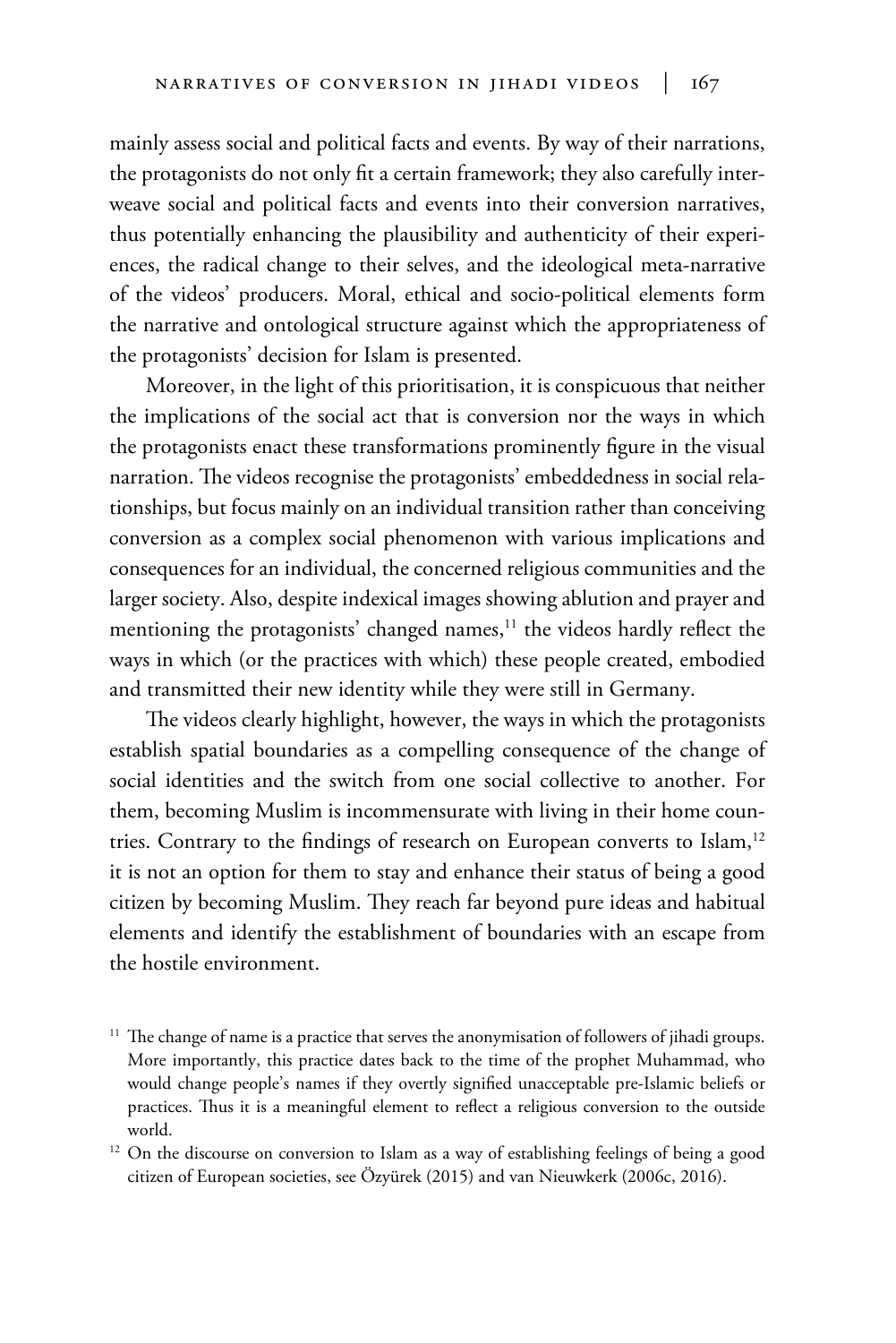Their departure, declared *hijra*, becomes the ultimate consequence of their conversion to Islam and symbolises their distancing from their former environment. The audiovisual arrangement of this issue provides manifold allusions to the prophet Muhammad's role model, as it references the first *hijra* in Islamic history with connotations of emotional and spatial separation and the subsequent endurance of psycho-social hardships. By making such a fateful decision, it is implied, the protagonists will neither follow the 'simple' path of *alternation* (Travisano 1986) nor pursue a *conversion career* (Richardson 1980) in the sense that they might switch back and forth between different religious and non-religious systems of interpretation of meaning.<sup>13</sup> In fact, they are very clear about the consequences of the drastic change in their life under religious premises.

#### **References**

- Allievi, Stefano (1998), *Les convertis à l'Islam*: *Les nouveaux musulmans d'Europe*, Paris: L'Harmattan.
- Al-Maktab al-iʿlāmī li-wilāyat al-Furāt (2016), *Min al-Õulamāt ilā al-nūr*: *Aus der Finsternis ins Licht*.
- Al-Qadi, Wadad (2003), 'The Primordial Covenant and Human History in the Qur'ān', *Proceedings of the American Philosophical Society*, 147: 4, 332–8.
- Buckser, Andrew and Stephen D. Glazier (2003), 'Preface', in Andrew Buckser and Stephen D. Glazier (eds), *The Anthropology of Religious Conversion*, Lanham, MD: Rowman & Littlefield, xi–xviii.
- Dutton, Yassin (1999), 'Conversion to Islam: the Qur'anic paradigm', in Christopher Lamb and M. D. Bryant (eds), *Religious Conversion: Contemporary Practices and Controversies*, London and New York: Cassell, 151–65.
- Eickelman, Dale F. and James P. Piscatori (2004), *Muslim Politics*, Princeton, NJ: Princeton University Press.
- Felden, Esther (2018), Aus Deutschland zum 'Islamischen Staat': Christians Weg, <https://p.dw.com/p/35ZEL> (last accessed 3 April 2019).
- Gooren, Henri (2007), 'Reassessing Conventional Approaches to Conversion: Toward a New Synthesis', *Journal for the Scientific Study of Religion*, 46: 3, 337–53.

<sup>&</sup>lt;sup>13</sup> This model is equivalent to what Gooren (2007) has proposed as cycles of religious behaviour, i.e. pre-affiliation, affiliation, conversion, confession and disaffiliation.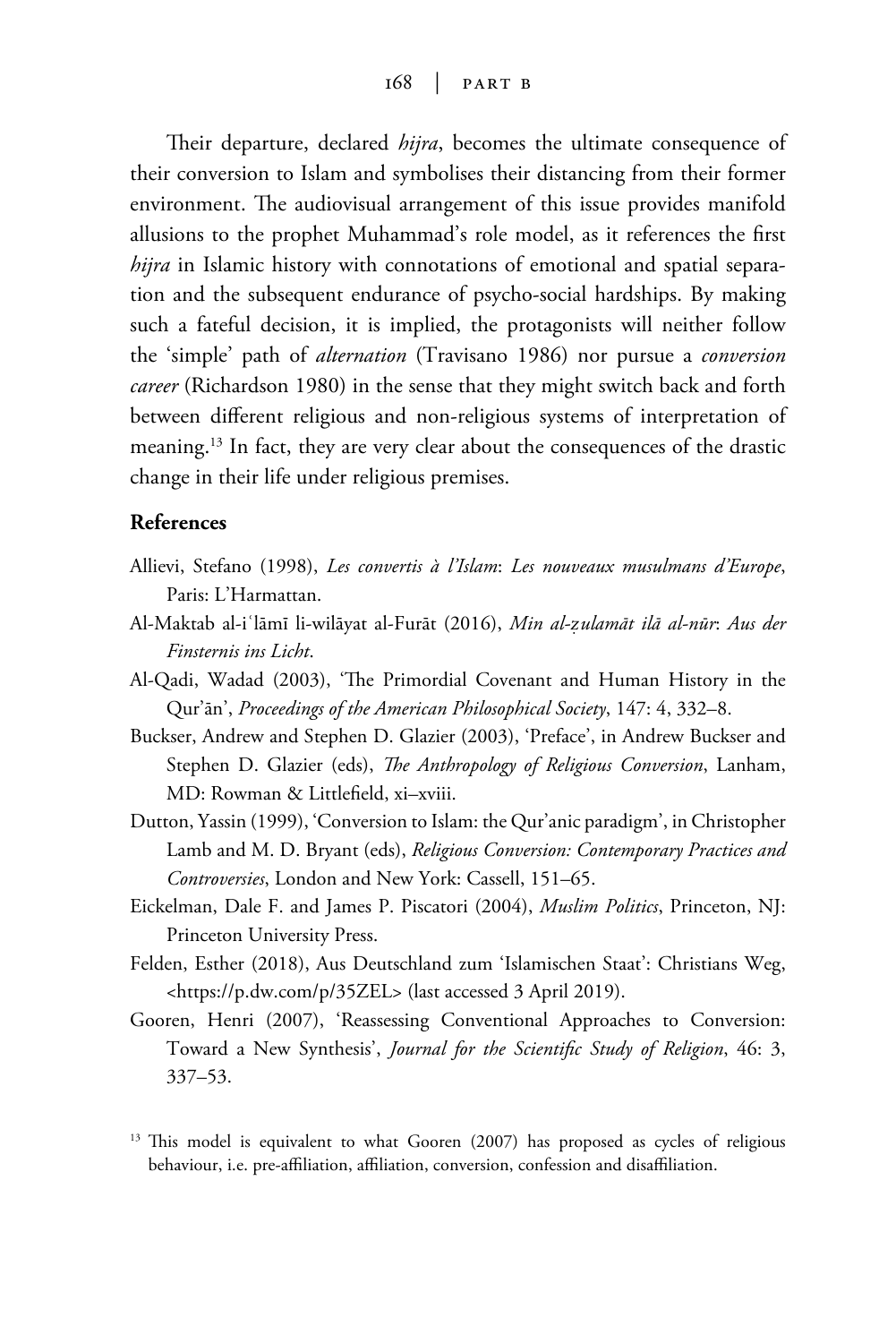- Hermansen, Marcia (2014), 'Conversion to Islam in Theological and Historical Perspectives', in Lewis R. Rambo and Charles E. Farhadian (eds), *The Oxford Handbook of Religious Conversion*, Oxford: Oxford University Press, 632–66.
- Hofmann, Gabriele (1997), *Muslimin werden*: *Frauen in Deutschland konvertieren zum Islam*, Dissertation, Universität Frankfurt, Frankfurt am Main.
- Hoover, John (2016), 'Fitra', in Kate Fleet, Gudrun Krämer, Denis Matringe, John Nawas and Everett K. Rowson (eds), *The Encyclopaedia of Islam, THREE*, Leiden and Boston: Brill.
- Joscelyn, Thomas (2015), Jihadist Front Established to Represent Foreign Fighters in Syria, https://www.longwarjournal.org/archives/2015/07/jihadist-front-estab lished-to-represent-foreign-fighters-in-syria.php (last accessed 31 July 2019).
- Köse, Ali (1994), *Conversion to Islam*: *A Study of Native British Converts*, dissertation, King's College London.
- Malik, Jamal (2018), 'Fiqh al-Daʿwa: The Emerging Standardization of Islamic Proselytism', *Die Welt des Islams*, 58: 2, 206–43.
- Murad, Khuram (1986), *Da'wah among Non-Muslims in the West*: *Some Conceptual and Methodological Aspects*, London: Islamic Foundation.
- Murken, Sebastian and Sussan Namini (2004), 'Psychosoziale Konflikte im Prozess des selbstgewählten Beitritts zu neuen religiösen Gemeinschaften', *Zeitschrift für Religionswissenschaft*, 12: 2, 141–88.
- Muslim, Ibn-al-Haǧǧāǧ (1996), *Sahīh Muslim*, Ar-Riyād: Dār ʿĀlam al-Kutub.
- Özyürek, Esra (2015), *Being German, Becoming Muslim*: *Race, Religion, and Conversion in The New Europe*, Princeton, Oxford: Princeton University Press.
- Pargament, Kenneth I., Melissa D. Falb, Gene G. Ano and Amy B. Wachholtz (2005), 'The Religious Dimension of Coping: Advances in Theory, Research, and Practice', in Raymond F. Paloutzian and Crystal L. Park (eds), *Handbook of the Psychology of Religion and Spirituality*, New York: Guilford Press, 479–95.
- Pollack, Detlef (2009), *Rückkehr des Religiösen? Studien zum religiösen Wandel in Deutschland und Europa*, Tübingen: Mohr Siebeck.
- Poston, Larry (1992), *Islamic Daʿwah in the West*: *Muslim Missionary Activity and the Dynamics of Conversion to Islam*, New York: Oxford University Press.
- Rambo, Lewis R. and Charles E. Farhadian (2014), 'Introduction', in Lewis R. Rambo and Charles E. Farhadian (eds), *The Oxford Handbook of Religious Conversion*, Oxford: Oxford University Press, 1–22.
- Reuter, Christoph (2017), *Maryam A. mein Leben im Kalifat*: *Eine deutsche IS-Aussteigerin erzählt*, Munich and Hamburg: Deutsche Verlags-Anstalt; Spiegel-Verlag.